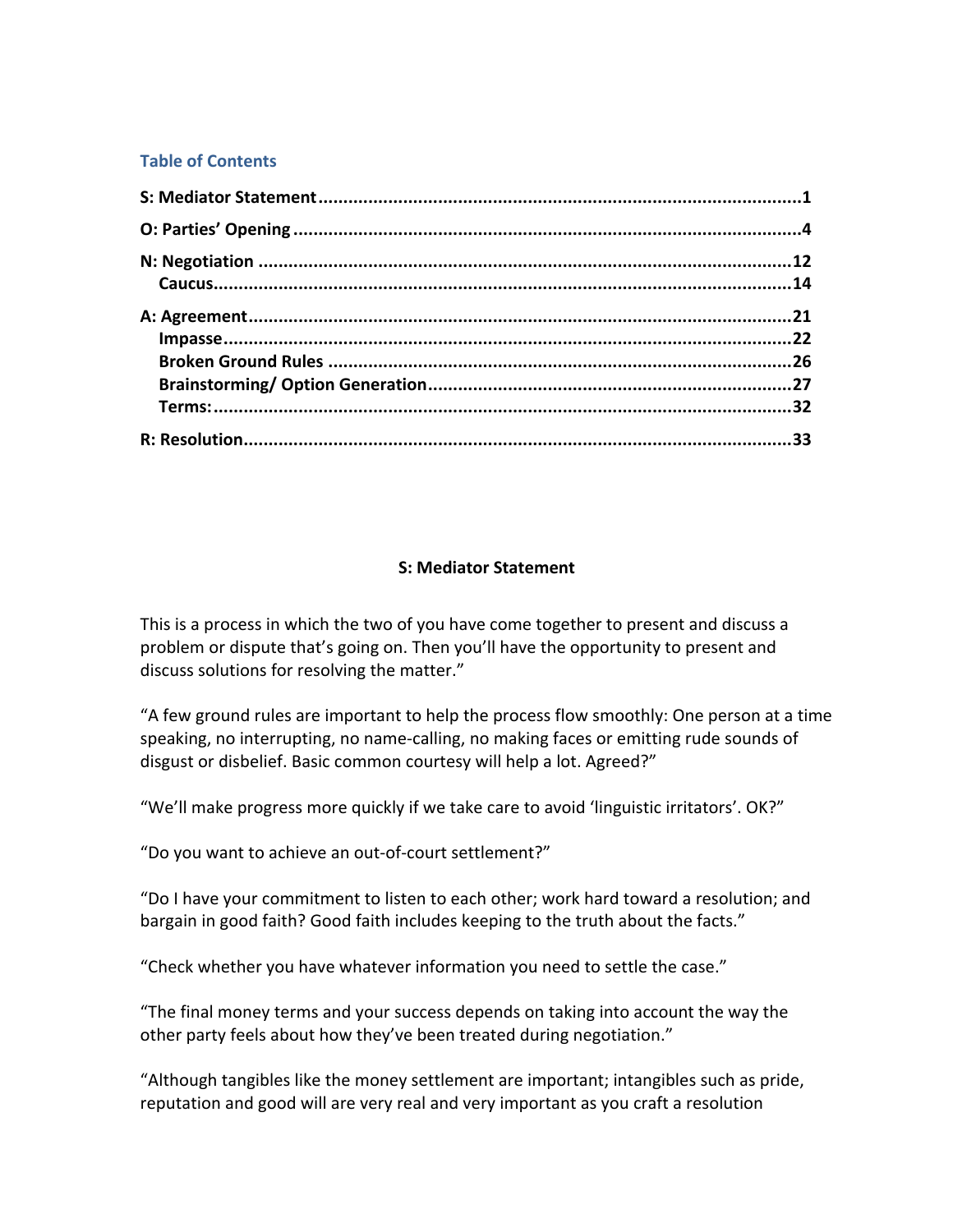together."

"You're both competent to come to an agreement."

"Today we're not going to conduct this as a "contest" to be won or lost. That's not what we're about. Instead, we're going to discover the "best voluntary solution".

"Today is the day to look forward, not dwell on the past."

"You work creatively toward finding a resolution that feels good or at least workable and lets both parties leave satisfied or with an appealing solution."

"I'm not going to try to solve your dispute or your problems. Your job is to figure out how to sufficiently take into account each other's interests so you can craft a mutually satisfactory agreement."

"Part of my role is to help you avoid common mistakes, such as:

- Insensitive or pugnacious remarks
- Guessing what the other party will do or find acceptable
- Getting too competitive toward winning instead of compromise
- Giving up too soon."

"I'll guide the process and you're welcome to suggest process changes at any time."

"I'll be neutral but not passive. Hopefully I can point out things neither of you have thought much about."

"What kinds of things do you want to happen or not happen in this process?"

"How would you like this to go?"

"We all want to be heard with complete attention. I encourage you to really listen to each other and avoid the temptation to anticipate the speaker's endings. Keep up your focus on the speaker's words, not on what you're going to say next."

"It's particularly useful to ratchet up your active listening skills and listen intently to what's beneath the words."

"Listen for anything new; for something you didn't know before."

"Patience, flexibility, and self-determination are the keys of this process."

"My job is not to tell you the answer. That's for someone wearing a long black robe. I just help people figure out the puzzle pieces and how they might line up."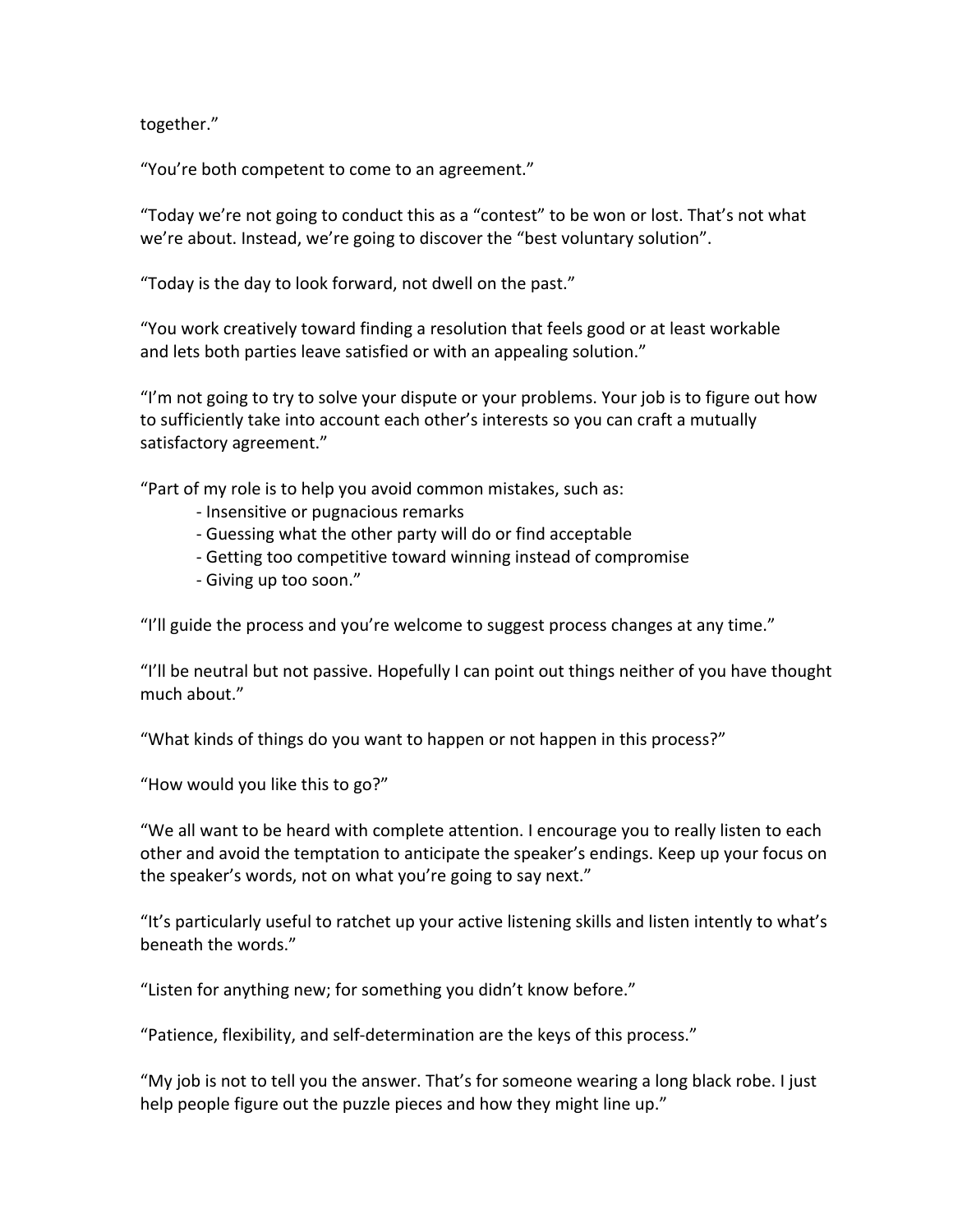"What works is: Courage and Compassion; Humor and Humility; Tolerance and Understanding."

"We have the best chance of a good resolution if you both are able to talk together constructively, exploring and understanding each other's interests and needs."

"The way you get a solution is to cooperate with each other as you explore what might work for both of you."

"Sharing interests and needs will assist you two in brainstorming options together."

"The solution you create together doesn't have to be what a judge would order."

"I'm going to ask you to reflect back what interests and needs the other side expresses."

"Conversation is a learning process where new helpful information will surface and be considered thoughtfully."

"You may be adamant on one issue, but other issues may not be simply black or white."

"You may be at an end point, but the other party may see things in a new way based on the discussion we're going to have."

"The more information you get, the wider your frame of reference and therefore the more possibilities you can see."

"I think we can achieve a mutually satisfactory agreement efficiently and in a friendly way. As I see it, in order for us to do this we have to be willing to listen carefully to each other, share information about interests, and brainstorm for value creation ideas, not just dividing up a given amount. "

"At some point later it might be useful to spend some time looking at best and worst possible outcomes and probabilities."

"It's helpful to try to let go of the past in favor of concentrating on the present and the options available to you right now."

"We're going to experiment, try things, adjust until a workable combination shows up."

"[When joint session is resisted] The other party is offended. They don't want a joint session. I want you to meet them. I don't see any disadvantage at all in having a joint session. It doesn't have to be contentious. What is there to talk about? I told them ..."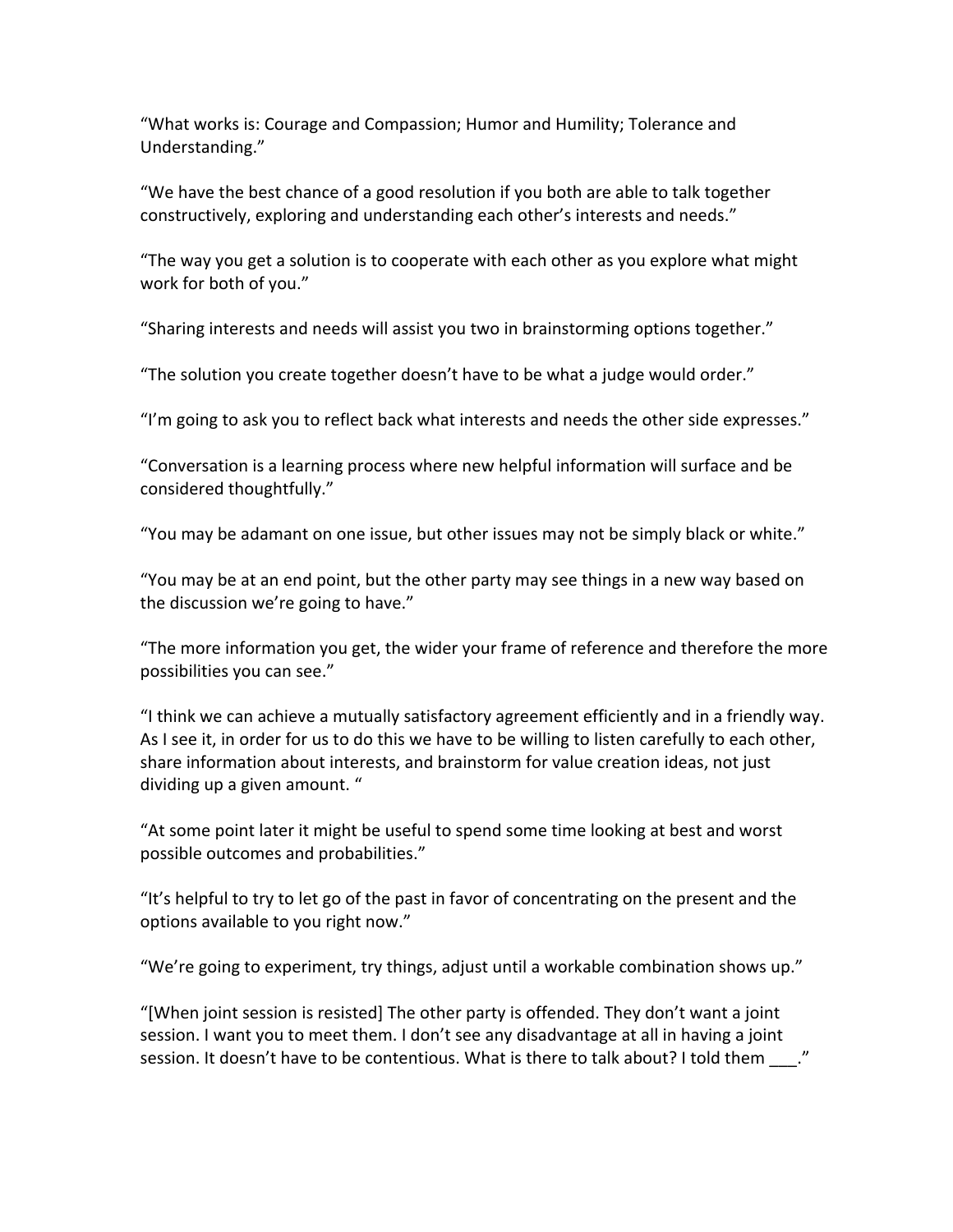### **O: Parties' Opening**

Before we start, I'd like to check on how well each of you understand the other's point of view. So in your own words, helease tell us busing of view." [Then: "How well does that express your POV? Any changes or additions?"]

"We want to have a discussion as fully informed as possible."

"I'm going to ask each of you to listen carefully while the other party explains the essence of the dispute to me. Let them have their say without interruption. Agreed? I'll ask clarifying questions. Try to distill it down to what you want and what is the factual and legal basis for your claim. Okay?"

"To conserve your time, I'm going to ask you to summarize your perspective concisely and get us to the heart of the matter."

"Could you please summarize the story from your viewpoint? Please tell me (briefly) what lead to this meeting?"

"How much is your claim?" [answer] "How did you arrive at that figure?"

"What are the main aspects of the claim? What problems do you want to solve?"

"What's the rationale for the claim?"

"What is the factual or legal basis for your claim?"

"What have you got to go on? What sorts of writings support the claim?"

"What have you got to back it up?"

"As they say in the legal system: "The faintest writing beats the best memory."

"Don't be discouraged as you listen to the other side or as they listen to you. Absolute truth is often an illusion because it's the first victim of a conflict."

"Do you have any more or stronger supporting statements?"

"Why should we believe that  $\frac{1}{2}$ ?"

"A court looks for a "preponderance of evidence" and then whether the evidence is "clear and convincing". Tell us what you've got."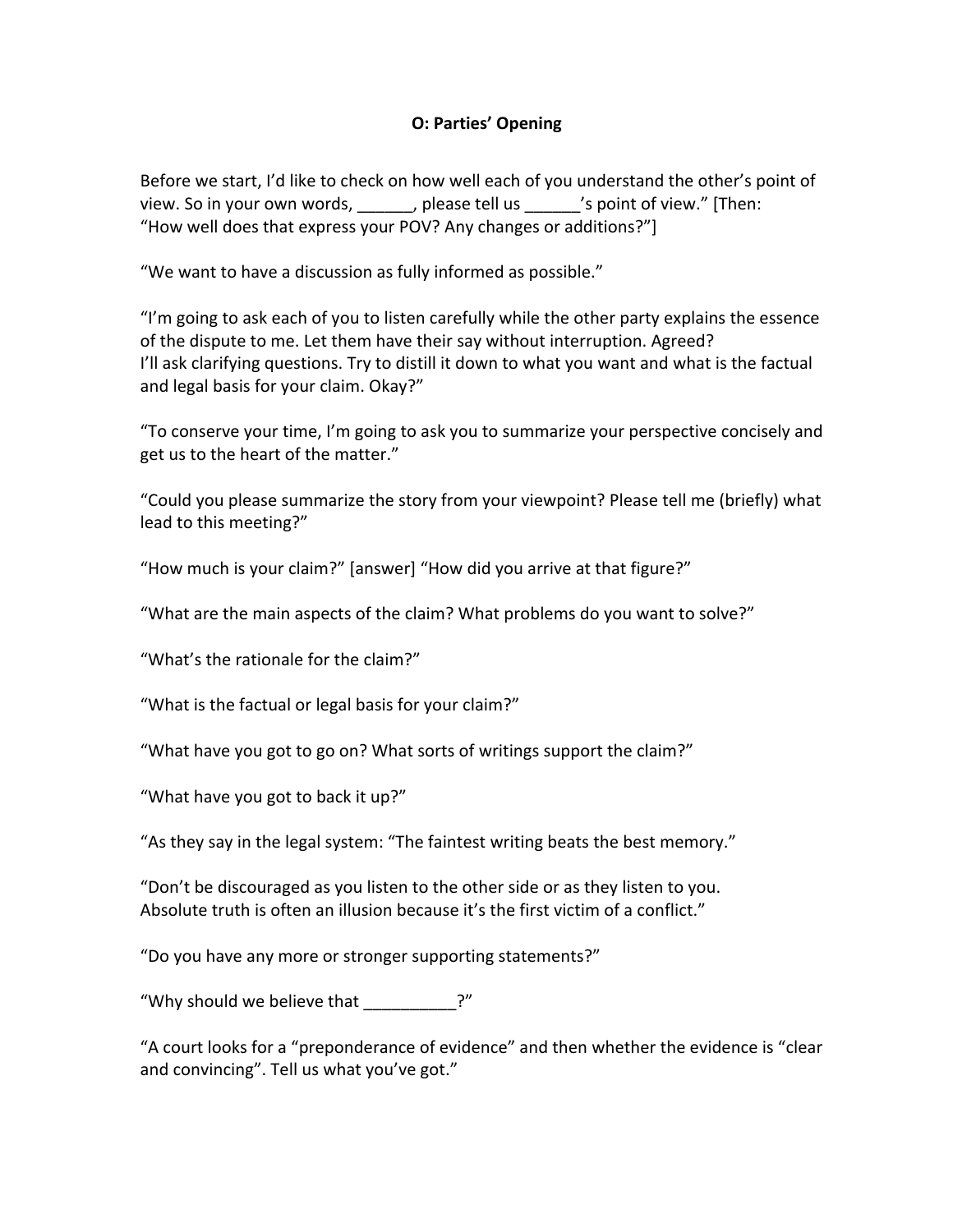"What documentation is there to justify  $\frac{1}{2}$ ?"

"What evidence is there that adds legitimacy to your assertions?"

"How are you going to meet certain burdens of proof?"

"Do you have any concerns, based on what you've seen and heard that you could sustain your burden of proof?"

"How does the situation look to you?"

"What is this dispute getting in the way of?"

"A commonly accepted test for evidence is: What would an unbiased critical person be likely to accept?"

"Is it okay with you that we pause here and hear from  $\mathcal{L}$ ."

"Is there any more information you want from the other side?"

"If you took this to court, what would you realistically expect?"

"How sure are you what the court would decide?"

"What do you think would help solve this problem?"

"What is it about what you just heard that creates a problem for you?"

"[To second party] This is your opportunity to express what you want to express; you don't have to react right now to what you heard."

"Dogmatic repetition of demands may wear down and drive away a target, but it's not a sure-fire way to persuade."

" [When they ramble and stray, interrupt and say:] I heard you say (summarize) and you were telling me about . Can you tell me more about (main issue)?"

"When people keep looking backward it's hard to look forward."

"The story of the past is good for one complete run through, and it's a tempting refuge; but it can be a prison."

"Instead of looking backward, at some point you're best served by breaking out and focusing on taking charge of what's within your control now."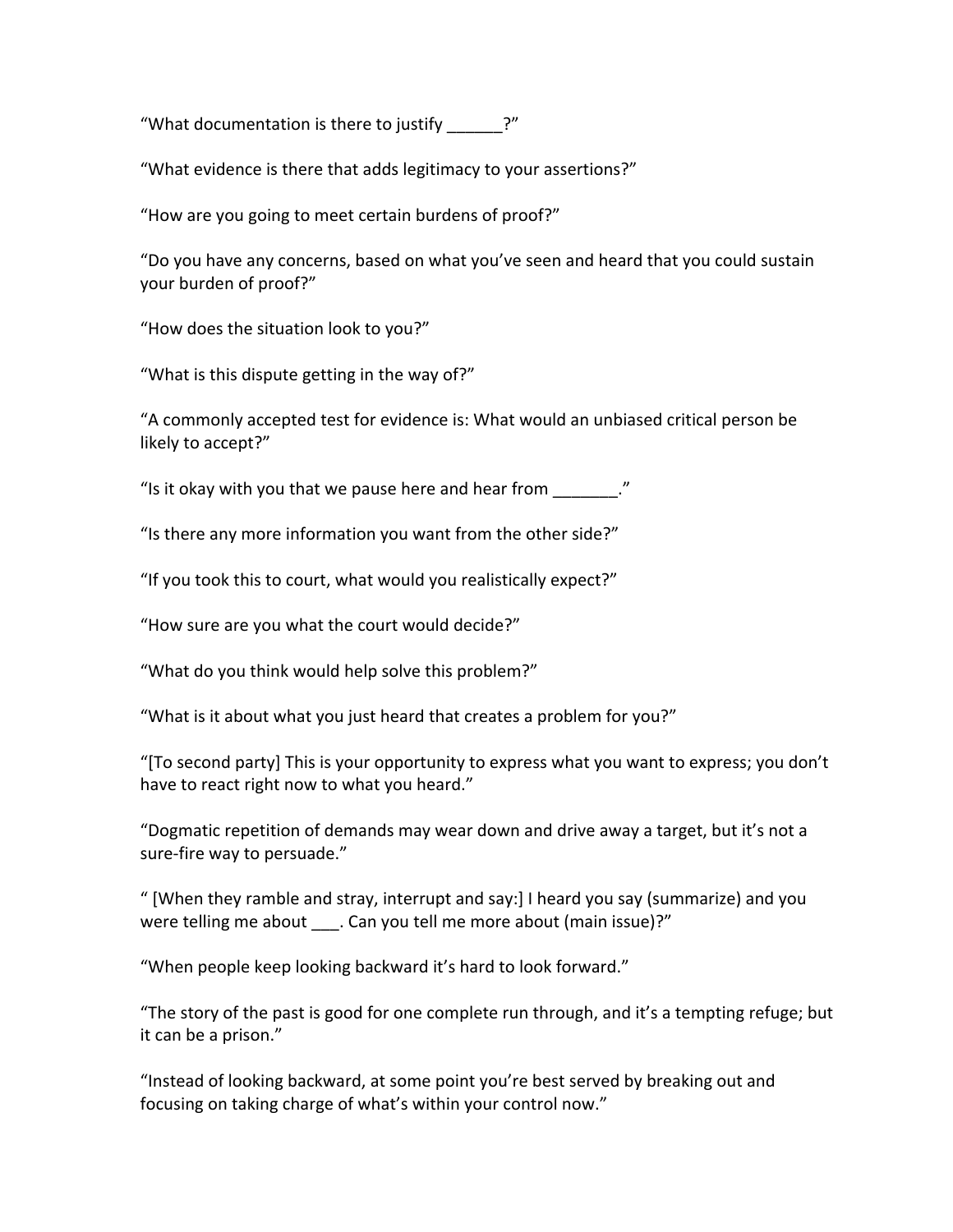"We can either stay stuck in the story of the past or be open to creative thinking about how to get to a better future."

"I understand your pain, anguish, and frustration. Let me know when you're ready to face the issues and look forward to a better time for yourself."

"Let me share with you what I've heard. Please correct me if you hear anything wrong." "You indicated " "One observation you made is "

"You are saying  $\frac{1}{2}$ "

"It sounds like you're telling me

"You're also telling me "

"I'm hearing  $\blacksquare$ "

"What I'm getting is \_\_\_\_\_\_\_\_\_"

"I think what I'm understanding is  $\frac{1}{\sqrt{2\pi}}$  "

"To summarize, what you both seem to be saying is  $\frac{1}{2}$ "

"And you have some concerns about "

"Is that accurate?"

"Is that right?"

"Have I heard you correctly?"

"I hear you. I understand."

"Thank you Ithink we all have a better sense of how you feel and what you are going through as  $\mathcal{L}$ "

"It sounds like you're saying you made some errors and you want the consequences to be over with sooner rather than later. Is that right?"

"What I'm hearing from both of you is a real interest in getting this resolved. With good faith collaboration that's very possible. Working together you can do it."

## **Mutual Understanding**

"You'll make the most progress toward resolution by making this a conversation where you demonstrate understanding of the other side's interests while you express yours." "I'd like each of you to be open and receptive to the perspectives of the other person."

"You can hold onto your story while opening your perspective to understand their story."

"There's always room for, and even a need for, a variety of perspectives."

"A rival is just a stranger whose story hasn't yet been heard."

"I'd like you to tell me the other party's point of view; just as if you were speaking for them."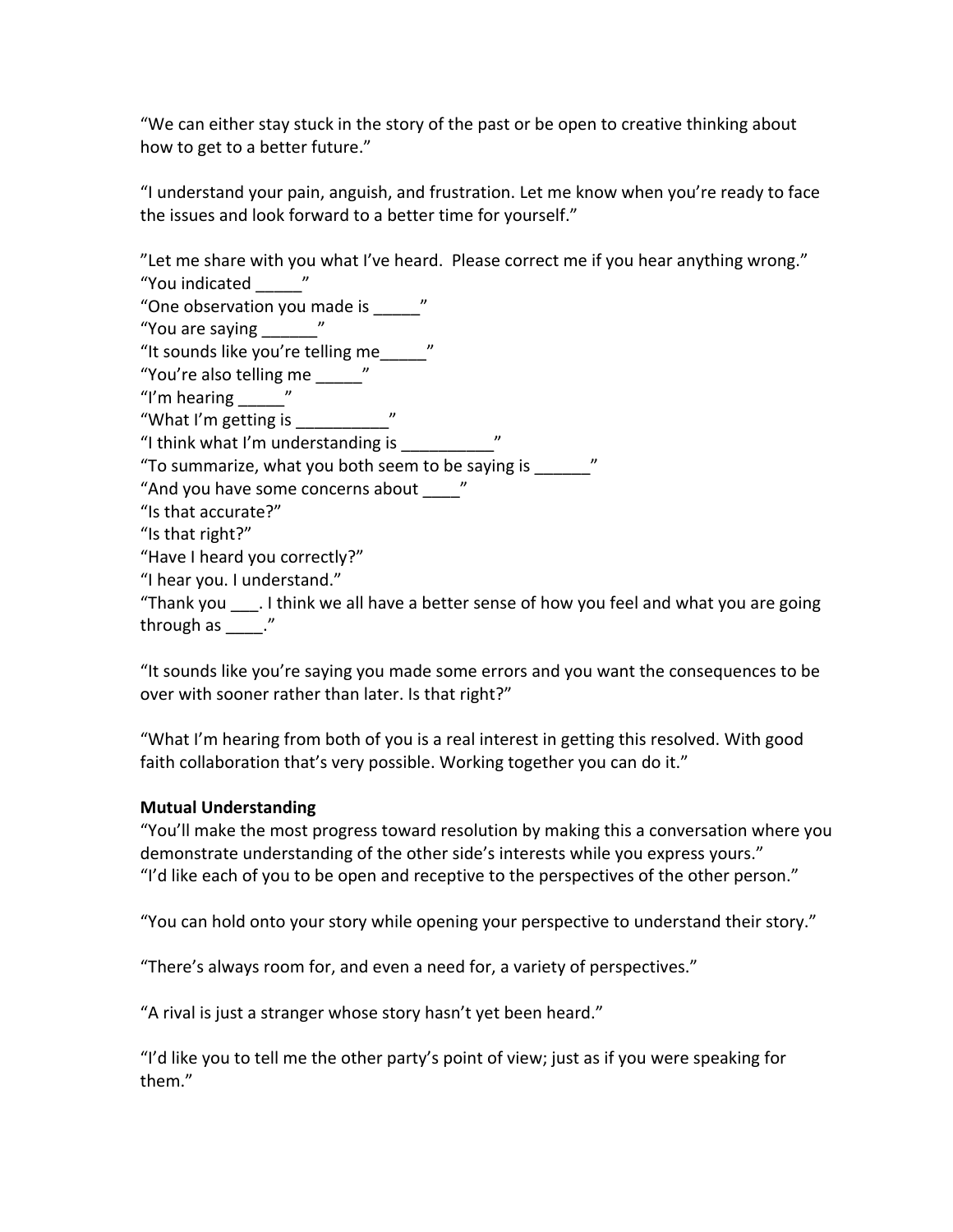"What have you learned just now that you didn't know before that helps you understand \_\_\_\_\_'s!perspective?"

"Image what each of you has perceived about the other is just the tip of an iceberg. What you haven't seen yet, below the surface, is big and fascinating to be explored."

"Our (they're) behavior is much more obvious than the thinking and intentions behind it."

"It's not always obvious what reasons people have for what they do. We need to work more on getting the reasons out and understood."

"We tend to judge outcomes without enough appreciation for what lead up to them."

"The better you understand where they're coming from, and care about it, the more you'll be able get them to go in a direction you both want."

"Even when we do nothing wrong circumstances can make us give other people great distress."

"What did you hear when they said  $\frac{1}{2}$  ?"

"How do you feel or what would you like to say after hearing what you just heard from ?"

"What did you learn in what you heard that casts a new perspective?"

"What's best for you may not be best for  $\blacksquare$ "

"I hear from \_\_\_\_\_\_ that he/she cares about \_\_\_\_\_\_\_ and \_\_\_\_\_\_. Can you reflect back what you heard in the way of needs, interests and concerns?"

"What do you think is the most convincing part of what you (they) said?"

"What effect does it have on you ... to hear  $\frac{1}{\sqrt{2}}$  say  $\frac{1}{\sqrt{2}}$  ?"

"Let's back up. When he/she said \_\_\_, you had a reaction. Talk about different aspects of that."

"What did you hear say?" "Please repeat back what you just heard?" "Before elaborating on your story, please restate the other party's perspective in your own words."

"Can you tell me in your own words what you heard the other party talk about? What are they thinking? For example, I heard \_\_\_\_\_\_\_\_\_\_."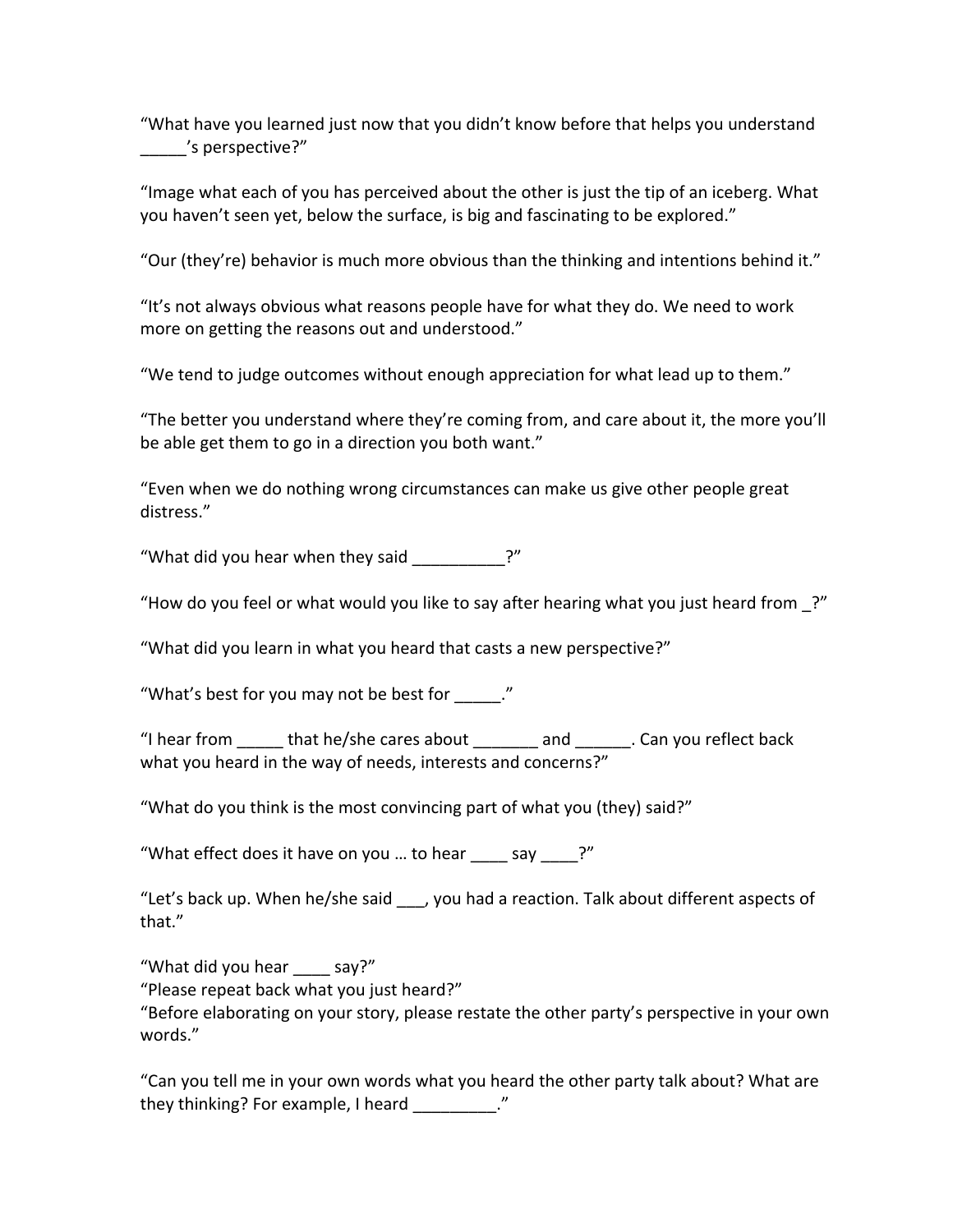"I wonder if you're willing to say back to  $_$  the interests he/she has expressed, such as \_\_\_\_,!\_\_\_\_\_,!\_\_\_\_\_\_?"

"With your permission, let's try an exercise to sure your perspectives are understood. Each party repeats what they think the other party said and what they meant. Then we'll fix any misunderstandings or overlooked items."

"Just so there's no misunderstanding or misinterpretations about what is trying to get across, please express in your own words what you just heard from and ask for any clarifications you'd like."

"Just to be sure the meaning of your words were understood we'll paraphrase what we heard."

"Everyone has a tendency to guess at another's interests and concerns, often incorrectly. Let's check by asking, listening and re-stating what we learn. Then 'close the loop' by asking them if we restated it sufficiently. "[If they're not 'connecting'] I heard it a little differently; I heard  $\frac{1}{\sqrt{2}}$ ,  $\frac{1}{\sqrt{2}}$ . Is this right?"

"I think we've got some information here that will help you see what happened in a different context."

"You know exactly what impact their actions had on you. Their actual intent may not be known as exactly. Do you want to explore that?"

"You've helped make your perspective very clear."

"Just imagine for a minute how this might appear to an outside neutral person; someone else looking at it from the outside."

"What do you think a person who doesn't know you, never met you, an impartial third party ... would feel is important in figuring out ?"

"Why does it matter whether what he/she said is the exact truth? What would be affected?"

"You've different versions of history from each other. That's pretty common. Now step back for a broader perspective that can allow for differences and still seek creative solution terms."

"Lincoln famously said: 'If you would win a man to your cause, first convince him of your sincere friendliness."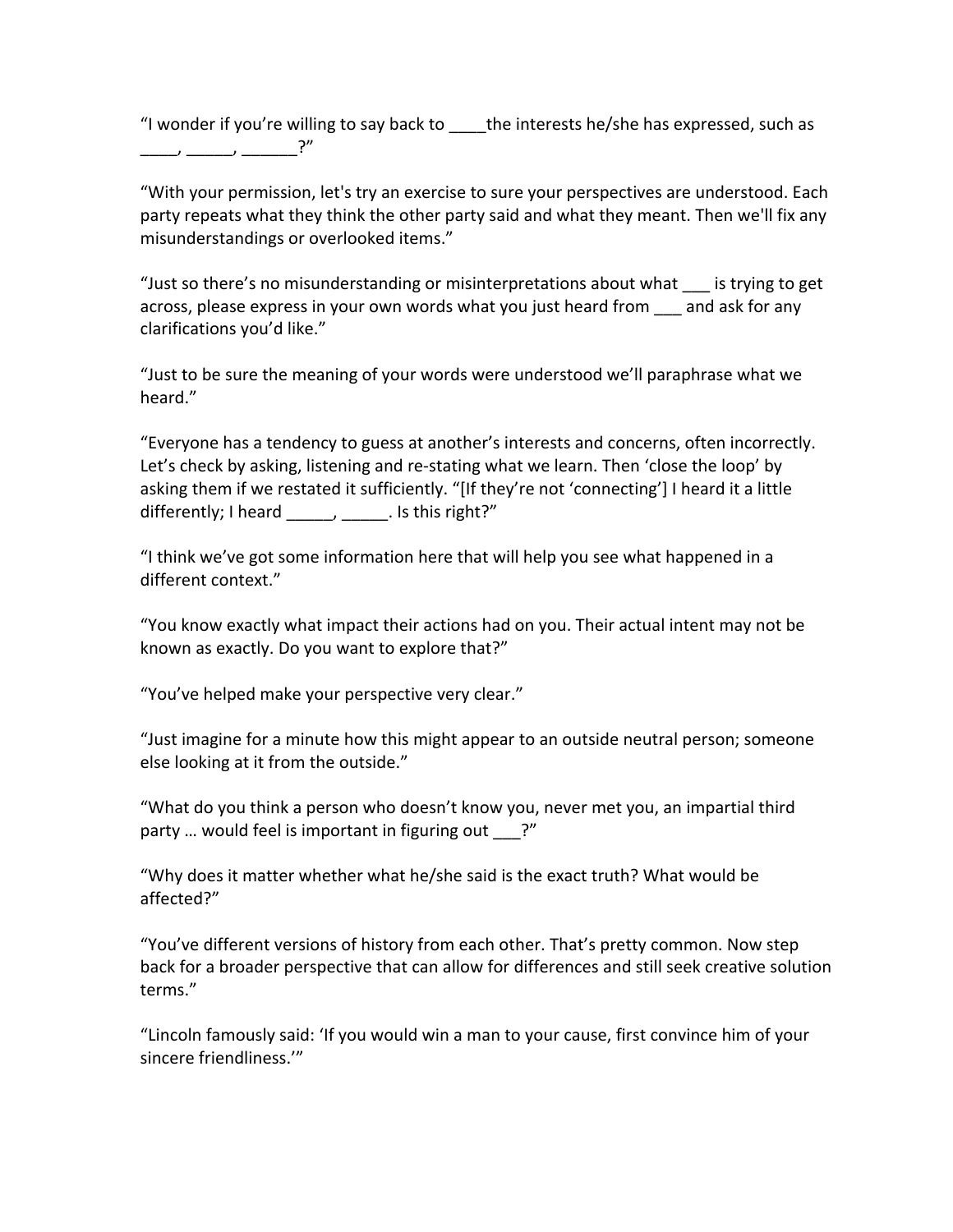## **Reframing**:!

"Let's not rush too quickly to the numbers. Instead, let's work through the considerations that inform the numbers."

"What are the issues we have to address so you can feel we've had a cooperative exercise?"

"How would you identify what's underlying the needs and concerns you've expressed?"

"What's fundamentally holding you back from having already reached agreement?"

"We're trying to identify as many interests as possible from each of you. Then we can see which ones are complementary, non-conflicting. And what are the shared interests in common."

"Apply relentless curiosity about the other party's interests to spot tradeoff opportunities."

"What do you imaging are some non-obvious reasons why they might say 'No' to your offer?"

"It seems there are  $(e.g. 3)$  main issues here. [Give each a label; group them]"

"It sounds like these are the  $H$  issues you brought to the table. The first has to do with . Another has to do with  $\sim$ 

"There's a couple of things working here:  $\frac{1}{2}$  ,  $\frac{1}{2}$ 

"Is that a fair description of the issues?"

"Is there another way to characterize the  $\qquad$  issue?"

"If we address these issues, would that help resolve the differences between you?"

"What would you like to say to \_\_\_\_ about your willingness to seek solutions to these issues?"

[Convert 'Positions' to discovering 'Interests', including interests of their constituents and influencers. Restate whatever is said (often negative)... toward recognition of underlying fears, concerns and needs. Then explore behaviors that might meet the needs.]

"You say your demand for \$XXX is nonnegotiable."

[Reframe:] I'm hearing that long-term financial security is important to you, correct?" "Let's think about some novel and attractive ways of providing financial security to you." [Strip out any insults, the negative blaming language; get agreement on the underlying interests; and direct the discussion toward alternative ways to satisfy those interests.]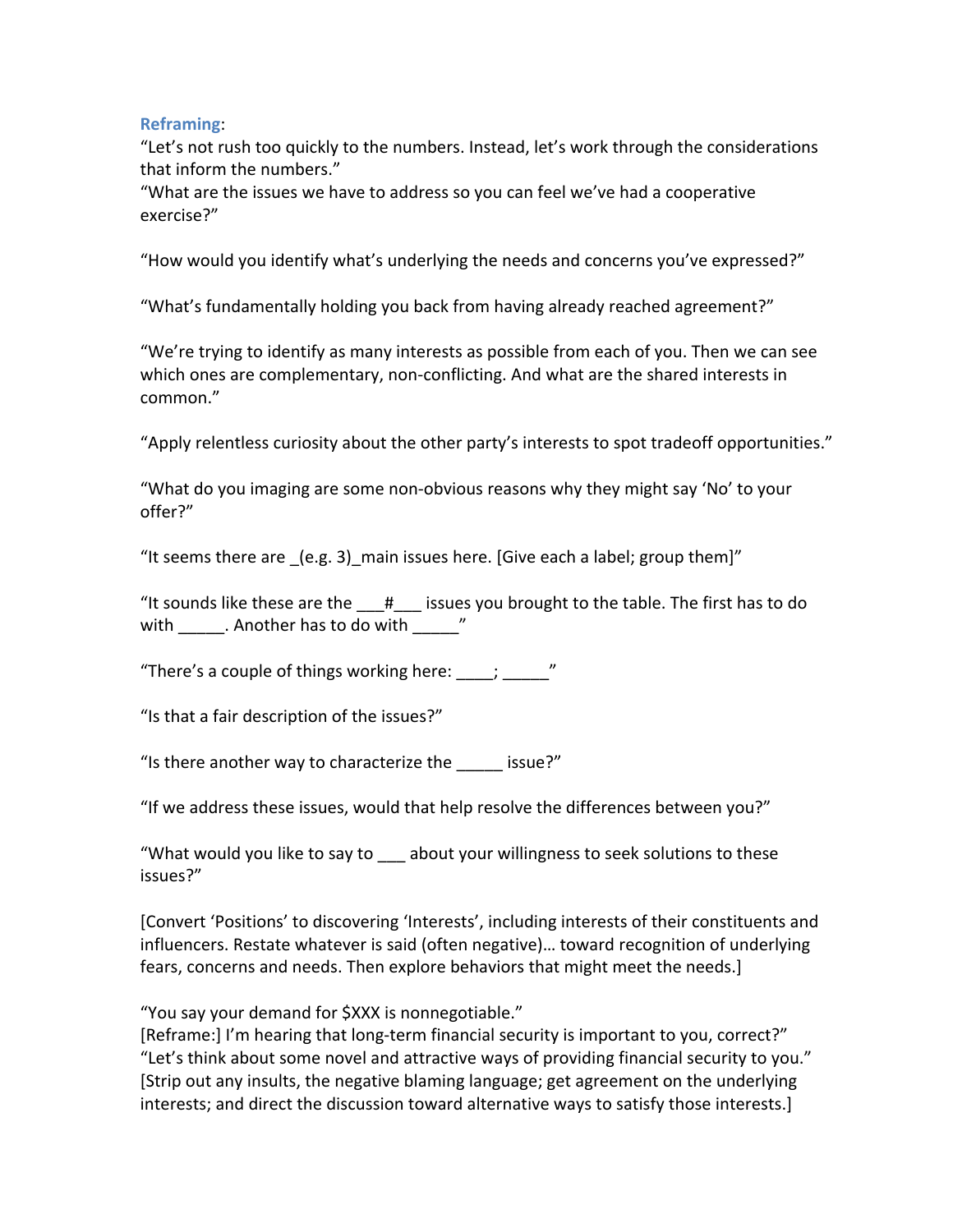[If they say something like: "You've always got it wrong!. This is a dumb waste of time!" [Guess their concern as not being heard, understood or respected]. [Reframe:] "if I understand you correctly, it's important to you to know your input will be taken seriously and taken into consideration if the meeting is to keep going toward discovering a resolution. Right?"

[If they say something like: "Ever since he was promoted, I don't know how he could be so stupid to not know he's turned into a 'fricken tyrant." [Guess there are some concerns about bothersome over-control behaviors.] [Reframe:] "I'm hearing that you've observed some specific things Ray is doing that are important to your feeling of security and autonomy." "Do I hear you right?" "[Reframe blame as joint responsibility for tackling the problem] You both agree that a mistake was made; how do we make sure it doesn't happen again?"

"If I get what you're saying, it's important to you that ...." "You value ...." "You'd like  $\ldots$ "

[Metaphor] "When you're willing to 'lay down your arms' so-to-speak, it'll feel good to share the resulting 'peace dividend'."

"It sounds like while you're found yourself in  $(frame)$  situation, the desired situation is more like (reframe) . [Not causes; not solutions]" "Help me understand why you think that's reasonable." "[Upon their statement of a hard position] We all have our aspirations, I guess. And realistically what would go a long way to serve your interests."

"That's very interesting, could you please tell me a little about why do you want that?"

"Help me understand the problem you are trying to solve." [Then reframe it in a constructive way.]

"I'm not sure I quite understand why you want what you just said."

"That seems very important to you. Could you please help me see why."

"You must have good reasons for believing \_\_\_\_\_\_\_\_. I'd like to know more why you think so."

"You seem to feel pretty strongly about this. Please give me more understanding as to why."

"I hear what you're saying. I'm sure that has a good purpose. Could you please explain it to me?"

"I'd like to frame the issues that have been brought up today as follows:  $\blacksquare$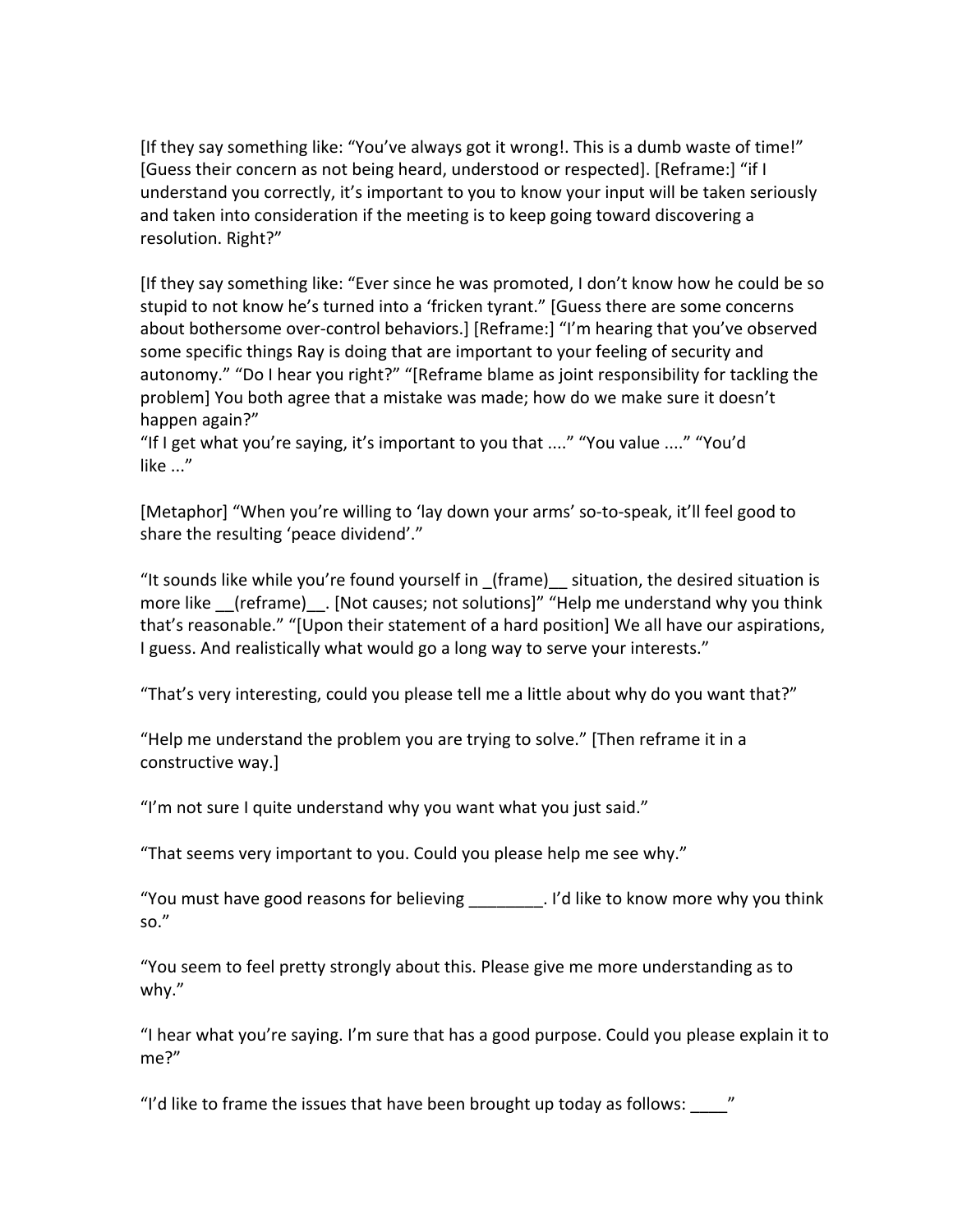"Why not something like this: \_\_\_\_\_\_\_\_\_?"

"What if  $?$ "

"I hear that proposal. That's certainly one possibility."

"You may have a point there. How could you improve the proposal to make it more acceptable?"

"I hear blame, contributing factors and some desired states. Let's see if we can create a suitable problem statement we can all agree on."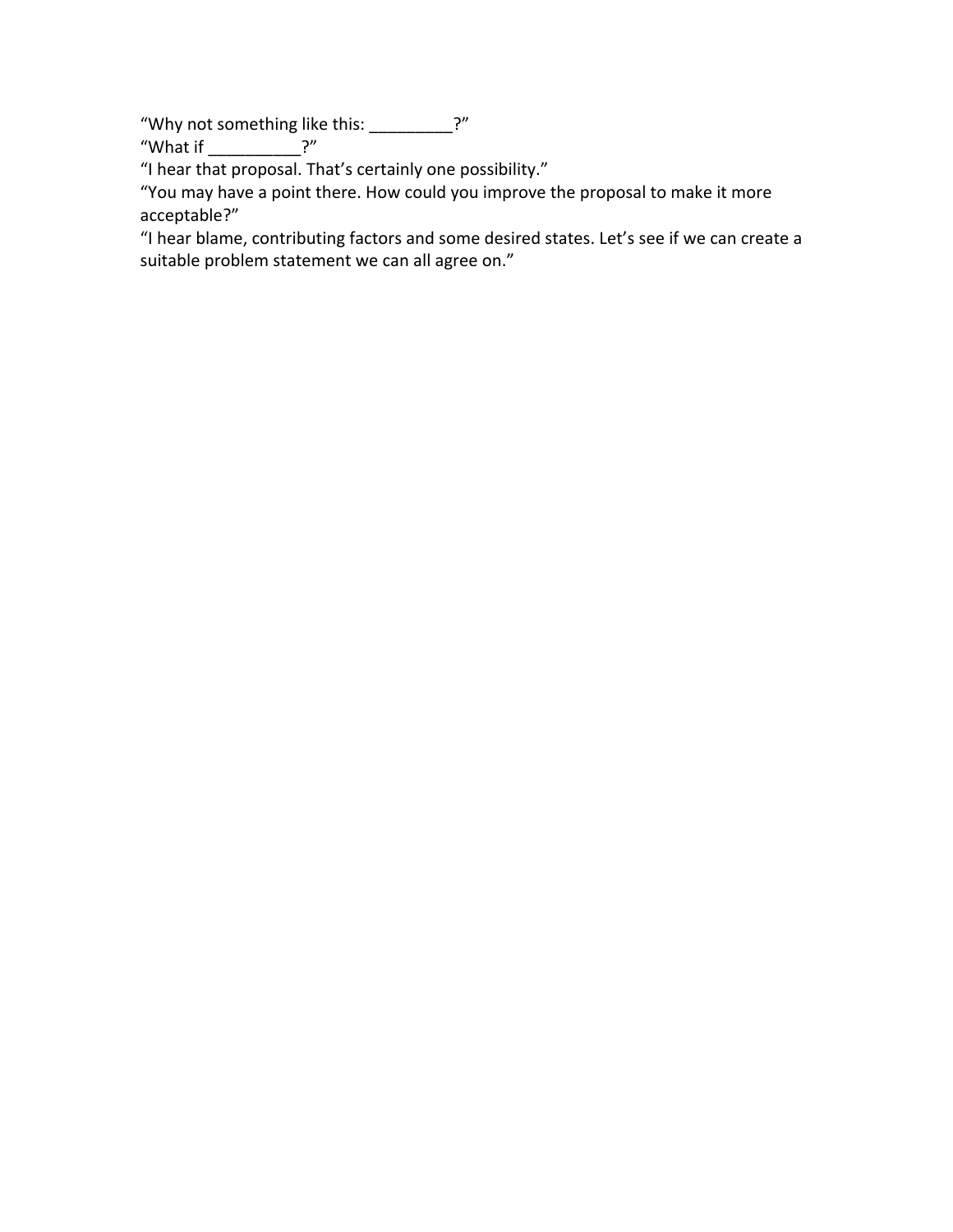### **N: Negotiation**

Beside the money, what else would you like?"

"What would you like to see happen?"

"What are your expectations?"

"Help us understand how this has impacted your life."

"What would be the ideal outcome? What would work best for you?"

"What interests would be served if you got some or all of your aspirations? Name some more."

"How do you want things to be different? Better? Improved?"

"What are the important things you want from this meeting?"

"When you go home tonight, what would you like to have accomplished?"

"What is the problem that your position solves for you?"

"What are your goals in negotiating for that position?"

"How does that position help you?"

"What are the consequences of not having  $\cdot$ ?"

"What do you want to get out of this? Don't give me a number yet; just tell what other needs go with this situation."

"In what ways will their position hinder what you're trying to accomplish?"

"What will relief or resolution allow you to do?"

"Beside the money, what other interests or concerns do you have?"

"What are the values associated with (object) or (action)?"

"Beside the hard facts, what assumptions, beliefs and interpretations are at work to get from the facts to the conclusions? How do any of these hinder a solution?"

"What background feeling goes with what you're saying?"

"Why do you feel  $\qquad$  (or) that way?"

"What leads you to say that?"

"What's behind that statement?"

"Now I'd like to learn why you state a position that way."

"What is meant by that?"

"Talk about your reasoning on

"Just so I have a more complete picture, please tell me

"Would you like to add anything further? Anything else?"

"What else do you want to mention?"

"Is there anything you'd like to add?"

"Have I missed anything?"

"Would you say more about that?"

"Would you mind expanding on that a bit?"

"Why is important to you?"

"Is that an okay spot to stop for now?"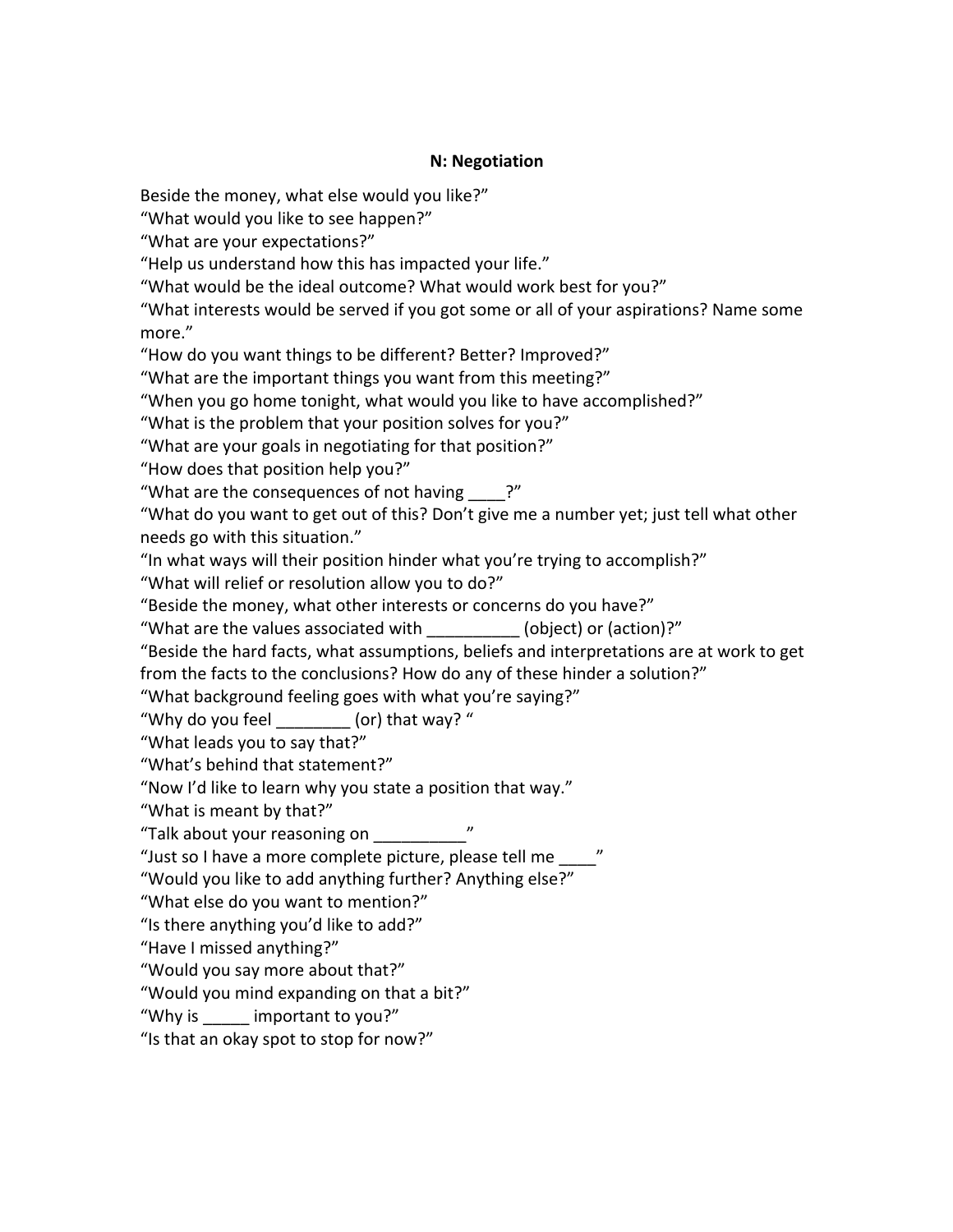"Nothing is agreed until everything is agreed. You can settle each issue tentatively so that if you give something you'll see what you get in return."

"Each of you is entitled to your own point of view. It's not the same because you're not the same. You have to be able to see the other's point of view in order to create a solution between you."

"Part of my role is to avoid frustration by alerting people to adjust to different negotiating styles. How would you characterize the style of the other decision maker? Fast? Intuitive? Deliberate and analytical? Also, it's best to refrain from using 'bottom line' language and stay flexible."

"This is a negotiation. It's not about trying to convince the other party you're right and they're wrong. It's about making a deal."

"Is there anything beside money to bring back onto the table?"

"The key to settlement is to make a proposal that makes it difficult for the other side to walk away. Make it good enough so they feel that rejecting your proposal might be a mistake."

"Everyone sees the same things in a different way and we're all entitled to our own perceptions."

"You're going to have to find some way to work together."

"I'm sure we can find a middle ground."

"Getting to a consensus that works for both of you can be done with a lot of determination. Are you willing to work hard to get a mutually satisfactory result?"

"Maybe your solution will be supported by logic; but it doesn't have to. You can always just pick a solution that feels good enough. You don't have to justify it."

"Since you've more to explore, I don't see any compelling reason why you'd have to go to court."

"Wait! You've been down that road. Take a break. Try this: Keep your attention inside your body long enough for three deep breaths. What are your sensations? What's behind the emotion that goes with that sensation?"

"Take a break in blaming and victimhood, and reflect on what might be your own contribution. Then take some responsibility for solving the problem."

"When there is room for at least a little bit of honest gratitude; and when that's expressed out loud, it adds a lot of value to the situation.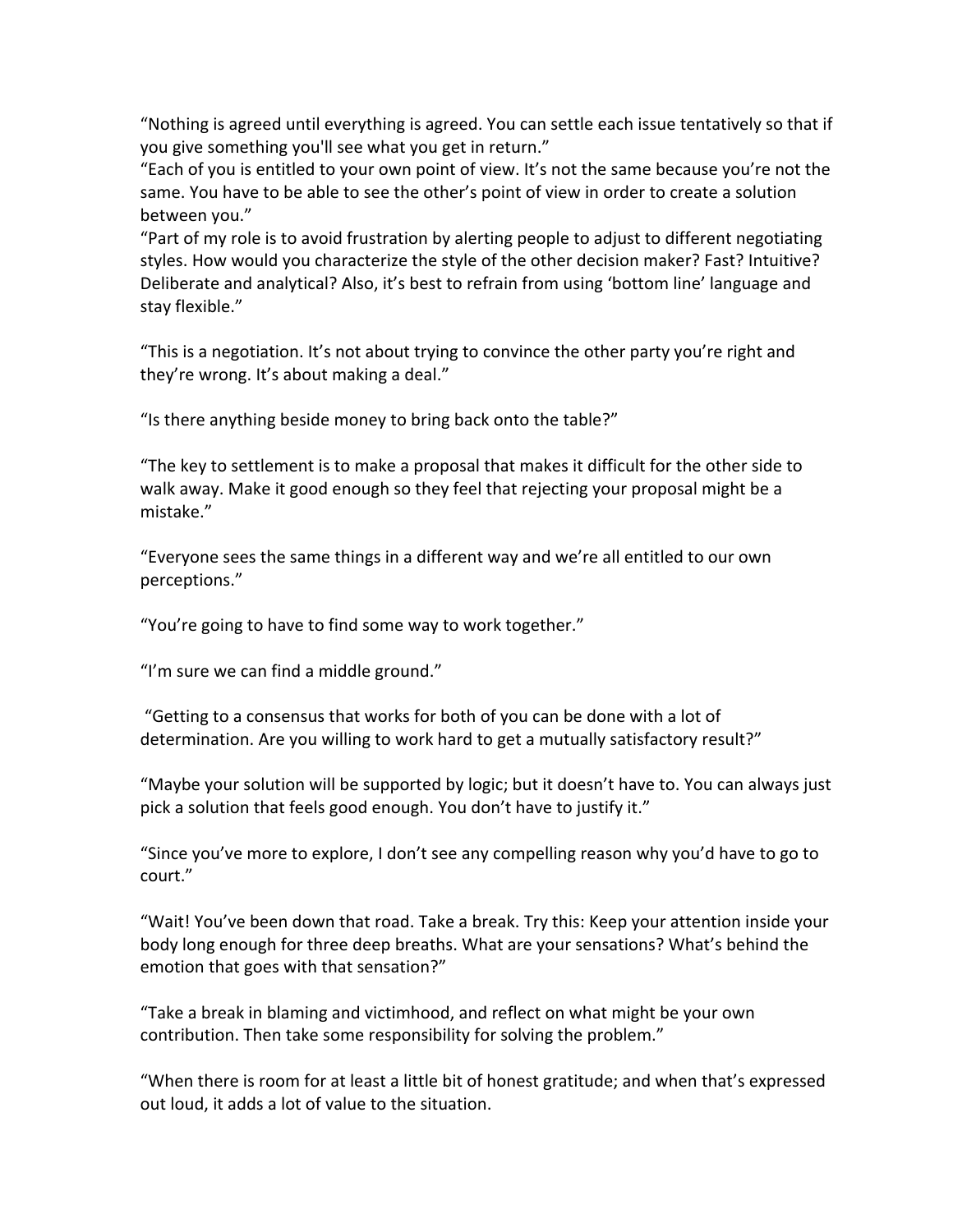### **Caucus**

[Shuttle information, interests, priorities and perspectives; not just positions] "I'd like to talk to both parties privately to clarify some things I heard and to discuss where this negotiation goes from here."

"I think it would be helpful if I met privately with  $\quad$  in order to discuss the issue of in this case."

"I'd like to explore some things with each of you separately. While I'm with \_\_\_\_ this might be a good chance for you to take a break, get some refreshment or fresh air. I'll get back to you as soon as possible."

"Now that we are behind closed doors what are your thoughts?"

"Is there anything you want to express now that we're in a confidential private session?"

"What's important to you right now at this moment?"

"How is this going for you?"

"What's driving this case?"

"Who have you consulted with?"

"What is important that you might not have felt free to talk about in general session?" "Tell me what's important here. What are your interests? What else, even minor interests?"

"I'm really sorry that happened to you. I appreciate what you went through."

"Tell me what would be a solution proposal that would be appropriate for you."

"Can you tell me in your own words what you heard the other party say? What are they thinking? [Might model it first for a minute summary]"

"Stand in the other person's shoes for a second. How would you resolve it if you were over there?"

"In arguments and negotiations it's very useful to do what actors do: Read the other person's part. Play the role. Try it now. Watch for glimmers of new understanding to help problem solving."

"Put yourself in his shoes. Put aside your personal feelings for a second and think about your choices. Letting this whole mess go to court is going to  $\ldots$ ."

"We can never expect to be creative problem solvers generating alternative ideas while we're hanging onto judgmental certitudes."

"What do you want them to know?"

"If you want to influence them, then you need to understand their point of view."

"He/She is seeing things somewhat [very] differently. This is where they're coming from." "Negotiation is all about finding out what the other party might want or need from you in order to give you what you want or need."

"You might tell the other side you're willing to give up something valuable to you, such as in order to bargain."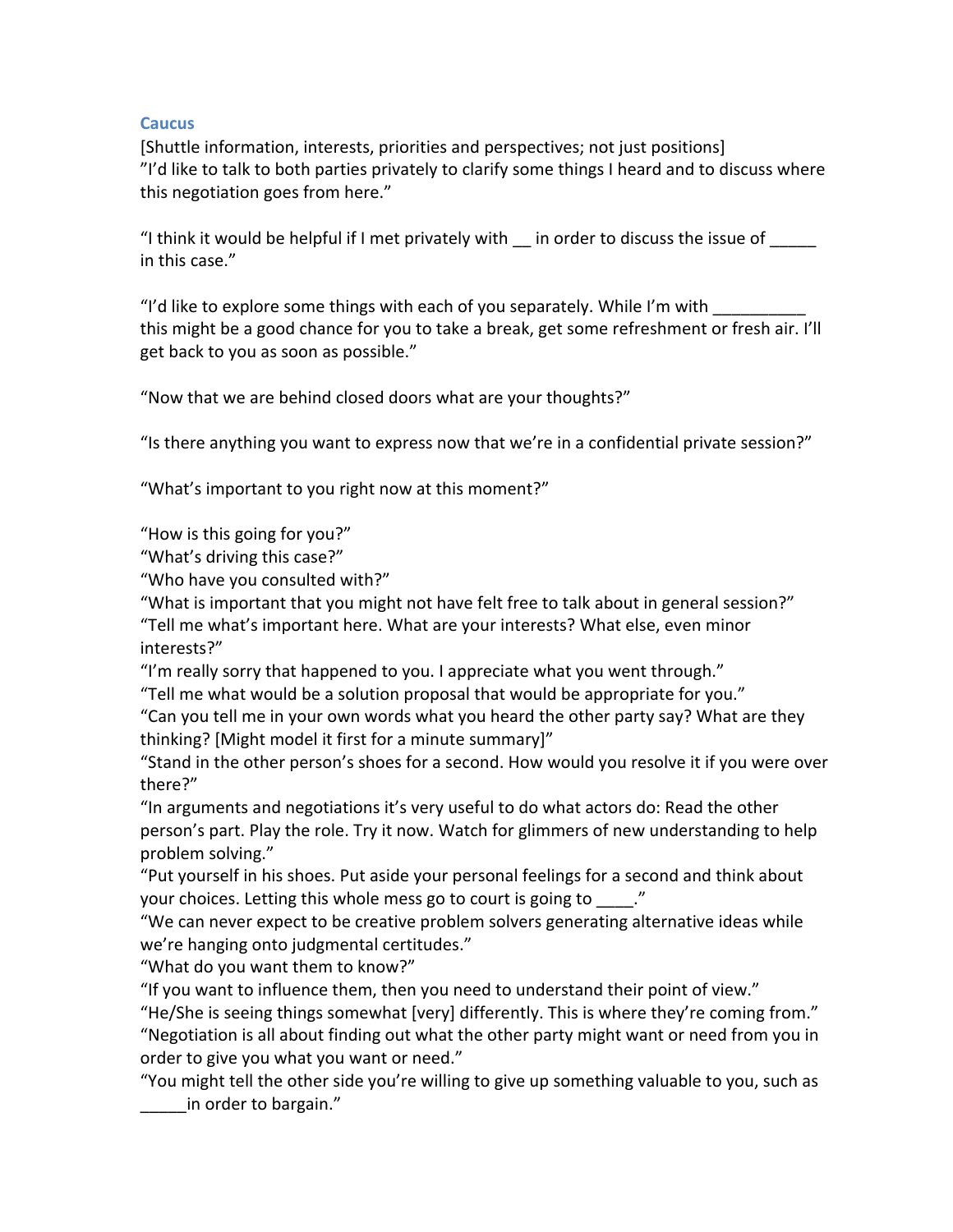"It's natural to feel like fighting, but it usually inspires revenge or retreat. Getting to agreement usually gets easier by trying persuasion and proposing something related to their interests."

"Your goal is not to win over them; it's to win them over ...to a creative solution that works for both of you. The goal is not victory; it's a mutually acceptable agreement."

"If your goal is to get them to change their mind, start by letting them score a few points; concede what you can and say what you want."

"If example is your goal, is example that what's an effective way to pursue your goal? What's the rationale?"

"Which interests of yours does their approach fail to satisfy? How would you improve on it? In what respects is it not fair? Is there any way it can be made better for you without making it worse for  $?''$ 

"What other ways are there of accomplishing your interests?"

"Dealing rationally with another person needs a strategy for mutual satisfaction."

"A person can act rationally alone; but when other people are involved, reasonableness works better and inspires reciprocity."

"My encouragement to you is to think about "

"I just had a thought. It may not have any merit; but what would you think of this kind of an approach?"

"Since life and learning are necessarily full of trial and error, mistakes are inevitable and neither side should be too hard on yourself."

"Apologize if you can. You might explain it was an inadvertent error, not intentional." "How willing are you to reciprocate concessions?"

"What do you consider "fair play" in these negotiations?"

"This is not an easy case. It's a case that could be lost in court. Correct me if I'm wrong." "Let's review the strengths and weaknesses as you see them."

"What do you think the other side needs to worry about the most in this case?"

"What could the other party say or do that would address or alleviate your concerns about  $\gamma''$ 

"Just to be sure I understand, if we reach a "Best Voluntary Solution" is there any reason you wouldn't make a decision in this session?"

"How does help or hurt the goal and purpose of resolving this disagreement?" "If they're not willing to go for some of your conditions, think about where you'd go from there while I'm off talking to them."

"Now when I go see the other party, I'm going to tell them  $\_\_$ ; and I'm going to ask them  $\frac{1}{2}$ . They'll probably say  $\frac{1}{2}$ .

"That's a good point. Is there some way around that problem?"

"I still have faith that we haven't tried everything."

"You may be right that they won't budge, but it's worth trying."

[Before leaving] "Tell me what out of this you want me to keep confidential. If nothing, I'll take that as permission to share what feels useful to the negotiation."

"I'm going to get as much information as possible. So when we're about to go back to joint session, you've got to warn me which things I can't tell the other party"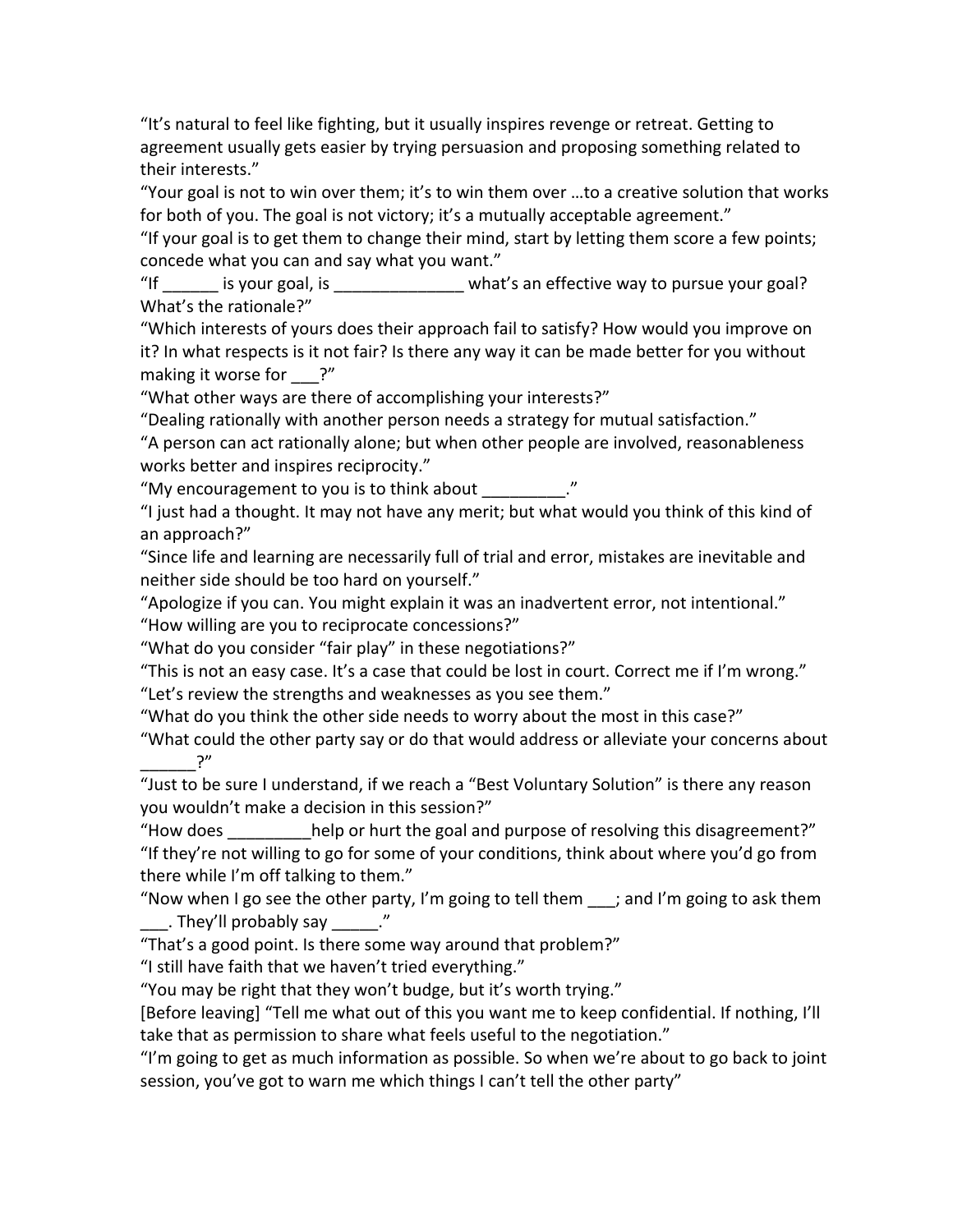[Caucus: 2nd round: Start with what they're concerned about. Take up where you left off. Phrased as a 'gain' is more likely to be accepted than 'reduced loss'.]

Dollar-specific Deal Making

*Coaching)\*)Usually)done)in)private)caucus*

"When you get ready to make the first offer, keep your credibility. If the first offer is outside the range of plausibility:

- It can appear foolish, greedy, arrogant or inexperienced
- It sends a message of disrespect at them
- Gives the other side no incentive to negotiate or take you seriously
- It can inspire anger and revenge that derails the whole thing."

"These things usually involve some back and forth. You might expect them to start low/high."

"Before we get into dollar amounts, how much responsibility is there on your part?"

"Make your first offer rationally defensible. Base your number on evidence and law. Make it so the other party will stay interested."

"Start with an optimistic (not outrageous) offer that's supportable by a comparative standard or plausible argument."

"Don't open with your real bottom line, leaving nothing for the other party to achieve through negotiation or you to give in trade for their movement."

"When you make your first offer, leave yourself bargaining room to get concessions from them in exchange for your movements."

"I'm going to encourage both sides to avoid an "insult range" of wide positions way beyond objective support."

"If you open the negotiation with an extreme number, a BS number, it'll likely be a nonstarter."

"An extreme opening offer (or demand) acts as a disincentive for the other side's efforts."

"When someone proposes a number out of the ballpark it doesn't encourage negotiation."

"They might be thinking: You're not moving into a reasonable range so I shouldn't either."

"An extreme offer or proposal usually creates a reaction in the other party ... a counterproductive emotional reaction of being mystified or irritated or very angry. This usually inspires an extreme response and sets up a barrier for progress."

"Repeating a position or making small moves while staying high/low ... sends a message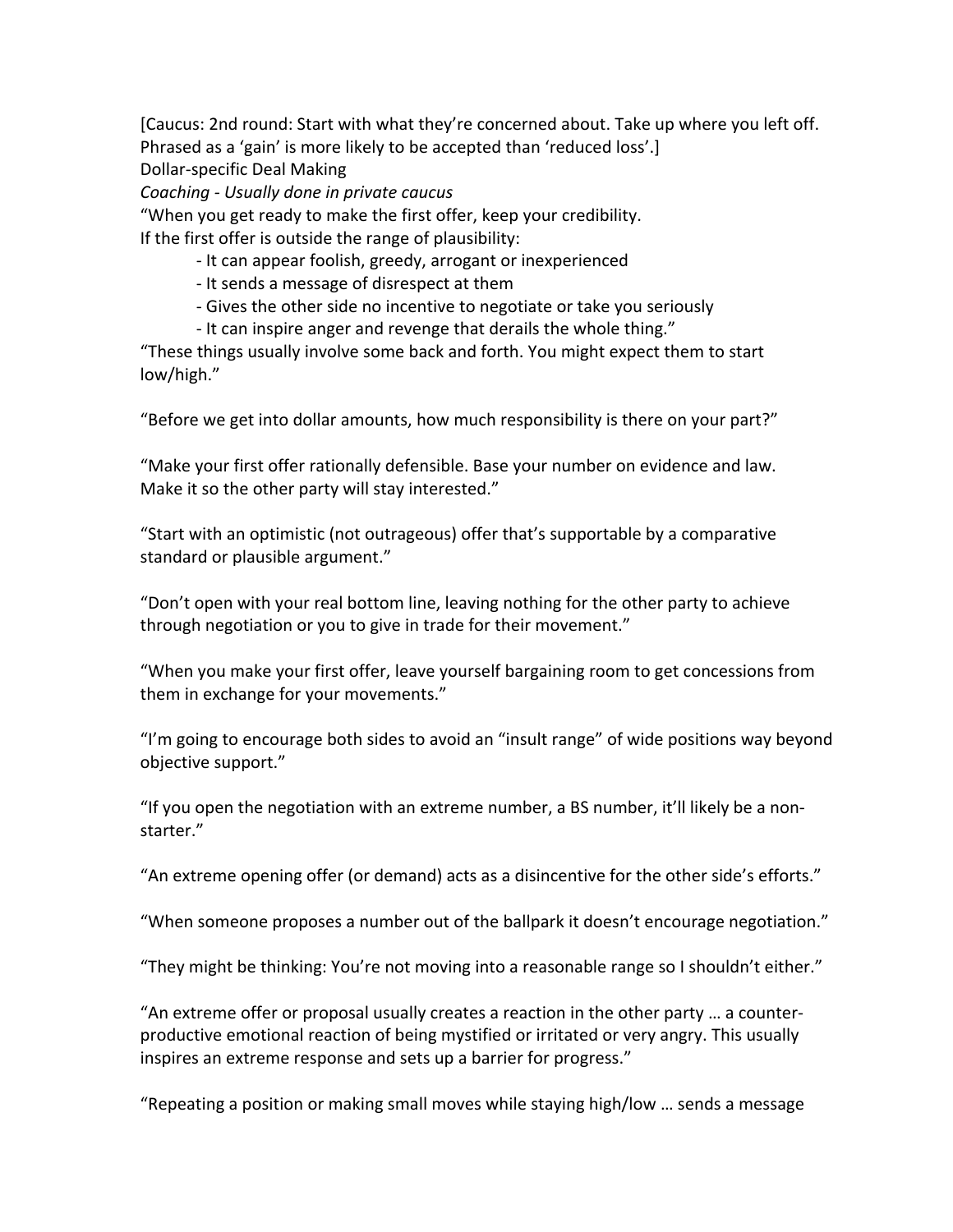that the other side is out of the acceptable range. E.g. "The gap is too large to bridge". It can give an inaccurate or misleading message on where the real range is and won't motivate the other side to move. Small moves at the end of negotiations send an accurate message."

"If you consistently negotiate in your range they'll begin to treat it seriously. It will educate them and accomplish what you'd like, most likely."

"Look at the how much money you have left before getting to the walk-away number and think of a plan for using it independent of how fast or slow they are moving. You could build in some safety by using a series of close-to-end moves that would signal when you're getting near your end."

"Have a movement plan in mind, independent of what they do, not just reactive to their movements."

"Your plan includes your goal, where you start, and movement increments as you approach your 'walk-away' number."

"Movement inspires movement by the other side  $\ldots$  and shows the case can be settled."

"Some, just some of your options include: a. Moving a substantial distance; b. Answer with an equally out-of-range number; c. Do what you would have had they proposed something more reasonable; d. Pack up and leave. What other options might there be? Which has the most positives and least negatives?"

## *First)Offer*

"It takes some courage to make the first move."

"Thanks so much for making the first step. It shows a lot of courage."

"How about you starting the negotiation or 'get the ball rolling' with an offer. You can't expect to negotiate with him/her self."

"What would you like to put on the table?"

"What would you like me to carry forward to the other party?"

"I know you have some ideas about what kind of a number is reasonable. But I encourage you to be fair and reasonable here. If you try to over-negotiate this thing you might miss an opportunity with the other party."

"You should make an offer that encourages movement by the other side."

"[If 'out of ballpark'] Wow, that's hard, because if you start there, they're going to feel they have to leave or start unreasonably (low/high)."

"Okay, but something equal to the best you might achieve at trial can easily be seen as a "non-offer"."

"What would help them understand the proper ballpark? What would give them an idea of where they have to be to keep it moving forward toward settlement?"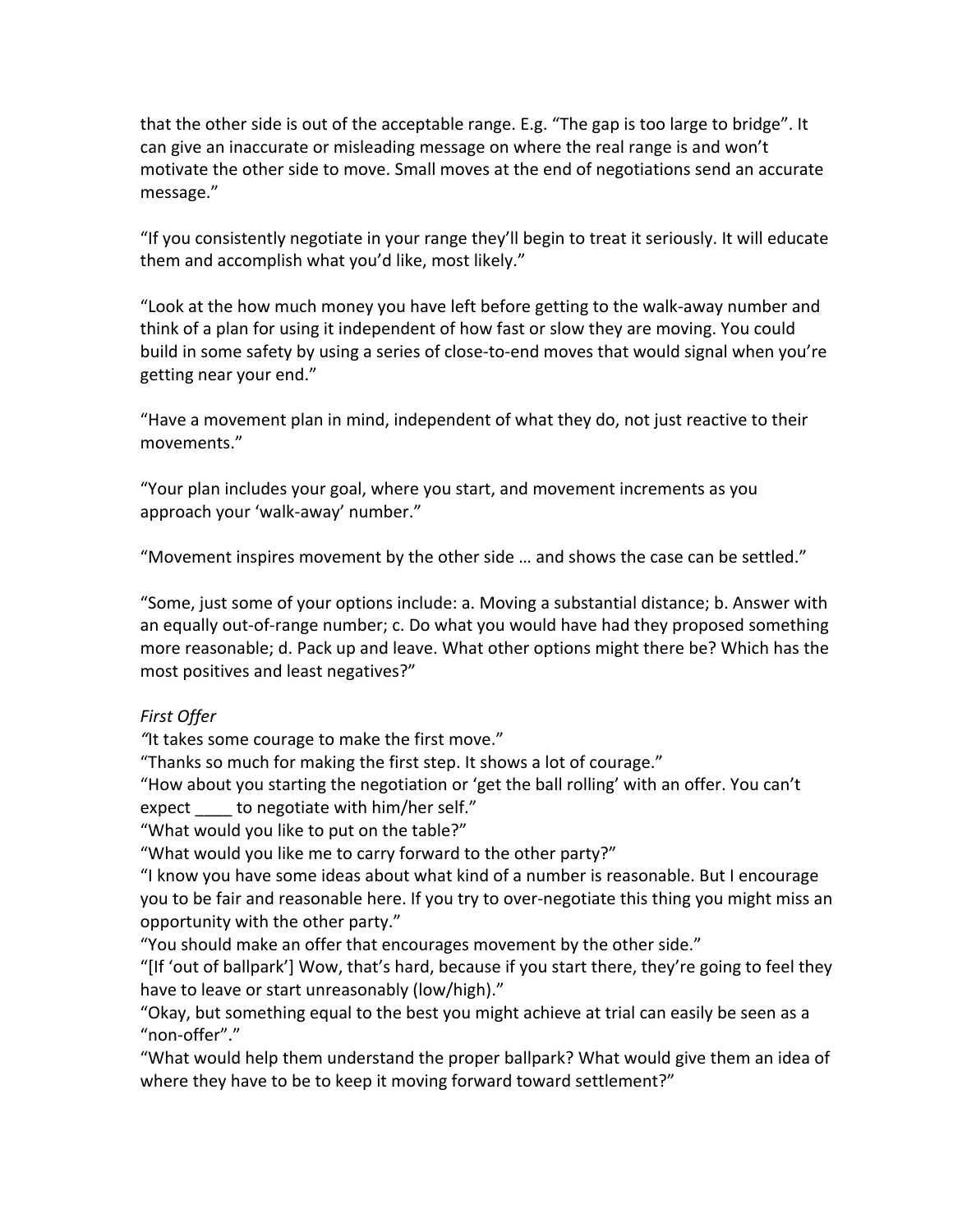"It's like inviting people to an art gallery showing. You can't have just one painting on the wall. They'll loose interest and go away."

"Before we communicate that offer, let me ask you: Do you have any room to move? It's important to protect the future of the bargaining process."

"It might be a gesture of goodwill for you to begin by offering  $\_\_$ e.g. to pay medical bills." "As I give them your proposal do you want to add some sort of commentary, some words that explain or convey more than the proposal alone can do?"

"That's a good start. Let me take it to them and see what they say. I assume you have some flexibility, right?"

"How does your starting proposal relate to your case analysis? "

"What signal are you sending with that offer?"

"How you expect them to react to your offer? Hopeless? Defensive & cautious? Encouraged?"

"What's your "wish amount" and your "walk away" amount? I won't disclose any amount to the other side without your permission."

"As you begin, it might be good to have in mind three dollar amounts: What you aspire to; what you'd be content with; and third, what you could live with if it came to that."

"If they had been reasonable, what number would you have begun with?"

"What response to your offer do you think would have been appropriate?"

" has made what he/she things is a fair offer. Do you see it that way? [if not] What explains your reaction?"

"If they had opened with a more realistic number, say around  $\blacksquare$ , what size proposal would you have been inclined to make?"

"To at least keep the process going, what amount of response would you need from the other side?"

"If you want a realistic response you need to make a realistic proposal ... in light of your analysis of case value."

"How would you feel about that proposal amount if it were made to you?"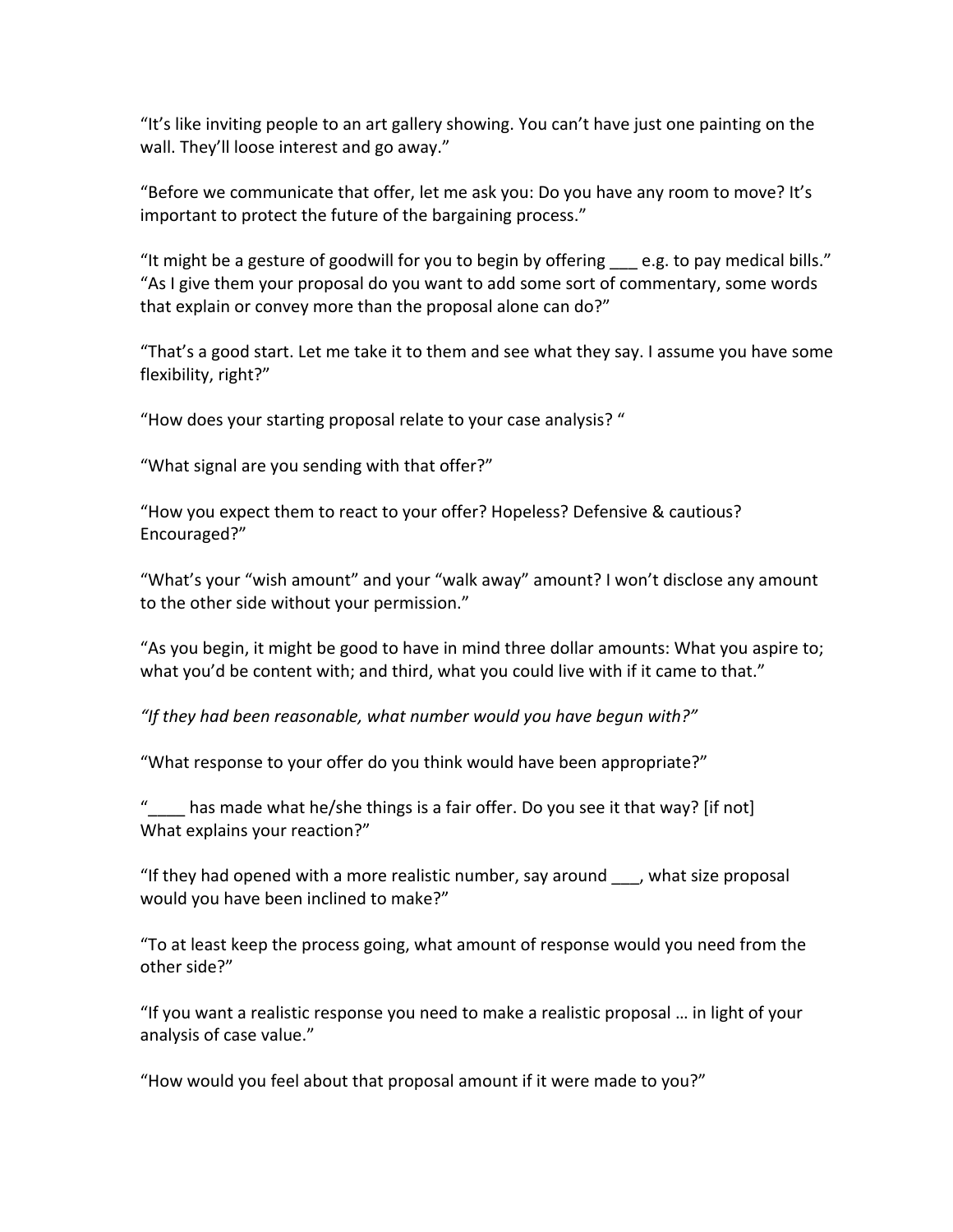"Suppose the same thing were being talked about over there and they sent me to tell you they want a more realistic number from you. What would be your reaction?"

"Is their offer fair? Better than fair? Less than fair? How much and why?"

"How're you feeling about where we are right now?"

"What will it take to  $?''$ 

"It sounds to me like if you were certain they would pay you might be interested in the deal, but you don't want to send them any weak signals. Right?"

"Give me two offers: One I can disclose immediately; one I can disclose ONLY if it will unequivocally settle the case."

"If you like, I can test your bottom line walk away number before you commit to it by asking them about it as a 'what if'."

"Is there a reason why  $?$ "

"If you can agree with  $\sin 2\theta$  you will have a Mutually Acceptable Resolution. Do you agree to this solution?"

"Do I have authority from you to test their willingness to pay/accept ?"

"In order to arrive at a Mutually Agreeable Resolution, you need to alter your offer a bit (upward) or (downward). Go ahead; what would that be?"

"What's keeping you from accepting their offer?" "And what else?"

"Are you telling me (and I have no hope or dream of getting them there) if they got to  $\sin(2\theta)$  you couldn't get to (\$ same)?"

"Are you sure you want to end it on  $\sin 2\theta$ 

"Would you accept  $$^$ . ?"

"I've spoken to and I think they've lowered their sights a bit from the original figure." "It's time to be realistic. It's going to be difficult to get them to accept a number under  $\blacksquare$ . (why). If I suggest a number in the low , say would you consider that?"

"They just won't pay . I might be able to get them to go for . Will you accept that if I can get it?"

"That's fine. I can ask about it. But think about this: may need to pay less/more to save face."

"How would you react if (other party) suggested they might be able to  $\hspace{2cm}$  "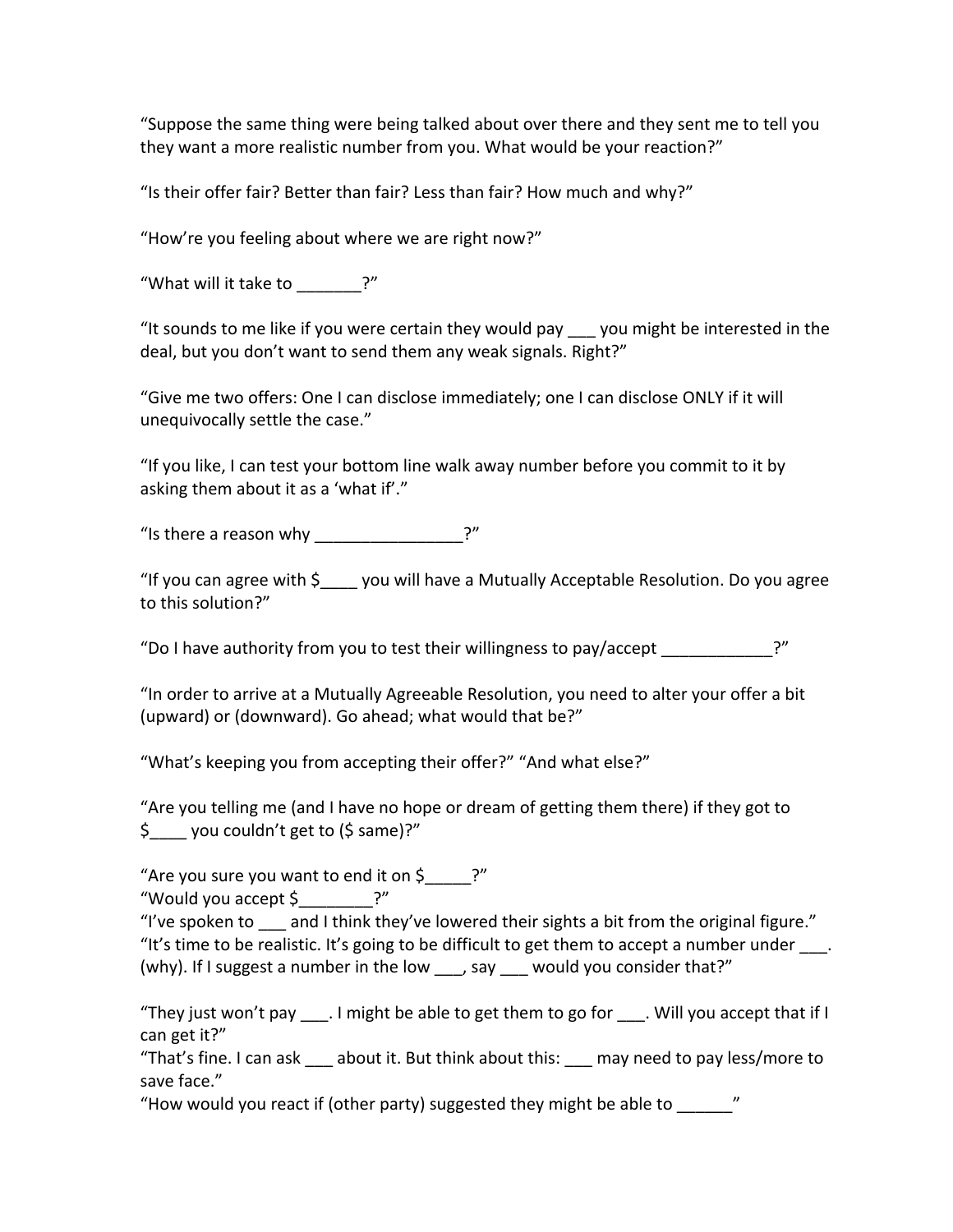"Wouldn't you want to settle for something near that?"

"You mean if they offered just (close) you'd refuse it?"

"Will letting go of  $$_$  meet your need to solve this problem?"

"Why don't I see if I can get them to look at it . Let me see what they say. I'll get back to you!soon."

"Let me take this to and encourage to consider it."

"Let's see what kind of reaction you get with that offer."

"I just want to see if they will go for it."

"The gap between your dollar figures will be resolved. You might as well be the ones to do it yourselves."

*Would)You)...*

*"I've)now)spent)enough)time)with)\_\_\_)to)have)a)better)sense)of)how)far)they)will)go today) to)settle.)I)don't)have)a)specific)number)to)offer,)but)I'm)confident)I)could)get you)* somewhere between  $X \& Y$ . What do you think?"

"I realize you've made your last and best offer at \$XXX but that won't settle the case. I've talked to at length and I believe they would settle for a number under \$YYY."

"There's no way to present that without something of value to him/her. He/she is going to say he/she has got to have something in exchange for that."

"I've listened to each side. I believe this is the current settlement zone, called the

"Zone of Possible Agreement", from:  $\sin \theta$  to  $\sin \theta$  . I'm going to tell it to the other side. Is that range okay with you?"

"Would you come to  $\oint$  if they come to  $\oint$  ?"

"What would you say to "

"Is extended to some thing you'd consider?"

"What if you were willing to increase the attractiveness of your offer by writing a check right now?"

"Short payment plans are the most attractive. You feel you could get that done in what period of time?"

"I've asked  $\blacksquare$  to agree to negotiate under  $SXXX$  provided you agree to negotiate above \$YYY. I'm trying to help you both get into a reasonable range. Do I have your commitment to getting to that range?"

"How about authorizing me to increase (decrease) your offer by  $\oint$  ONLY if the other party comes down (up) by  $\oint$  ?"

"Would you consider \$XX if I could assure you of closure? ..If that would put an end to it. ... if it gives you a way out. You won't be seen as making this low/high of an offer."

"I realize you don't want to spend \$XXX, but if I can get the whole thing wrapped up for under \$YYY how close can you get? Would you be receptive to \$ZZZ?"

"She/He's at  $\sin \theta$  , you're at  $\sin \theta$ . I don't have authority from him/her to go to  $\sin \theta$  and I don't have authority from you to go to the same figure. Can I go back to her/him and try to a commitment to go to that figure if you will?"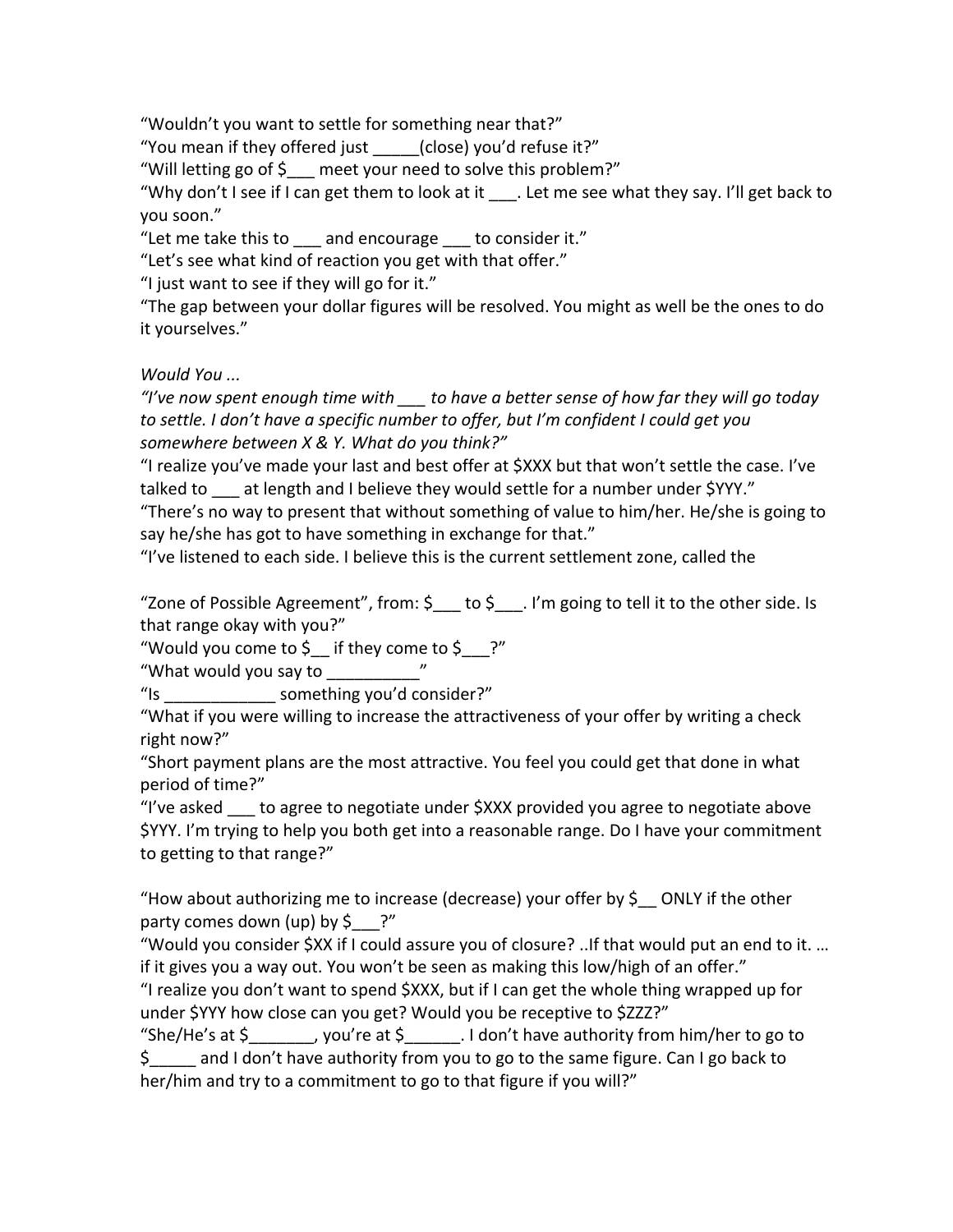### **A: Agreement**

"It's clear you both share the common goal of reaching a mutually acceptable resolution."

"The key is to expose your needs and interests to each other and listen with an open mind. Focus on ways you can help the other person get their needs met."

"This is not a contest to be won; it's a joint problem-solving quest for a reasonable compromise solution."

"At this point it's time for both sides to begin working together to explore options toward a solution."

"Okay, now I want you to use your considerable problem-solving abilities."

"Now we're going to think about some optional ways to resolve the dispute. As many ideas as possible."

"I want to hear suggestions and tentative ideas about how you might overcome your differences and come together on some aspects of an agreement."

"What would be your suggestions?"

"What ideas do you have about how this might be solved?"

"How do you want things to be improved?"

"What would work well for you?"

"Do you see yourself in a different position in the future?"

"Try lots of exploration and experimentation ... sort of 'trial and adjust' negotiation."

"It helps to let go of the past and focus primarily on the present, the options available right now."

"New options and opportunities can be discovered when you view the problem from as many perspectives as you can."

"Think about what it would take to get this resolved ... for you and for them. What are some of the ways that come to your mind?"

"Think outside the box. As Einstein famously said: "We can't solve problems using the same thinking that created them." Use imagination, intuition and creativity."

"From what you've learned about their interests, how would you shape the elements of a deal that would be very beneficial to them in their eyes ... while not too bad for you?" "If there are benefits to one party that cost less to the other party … you're enlarging the pie to be divided."

"What do you want? What would you like to see happen today?"

"What ideas do you have on how this dispute could resolve itself? [Then, to other side] Without responding to what they just said, give your own fresh answer to the same question."

"This is the open discussion period where you ask each other questions, respond to what's being said and fill in the information gaps."

"It helps a lot if you show a little appreciation for anything good they say."

"Everyone is doing the best they can to get their needs met. Each has their own set of needs and their own sense of what's fair and right."

"If you look out for their interests very likely they will look out for yours."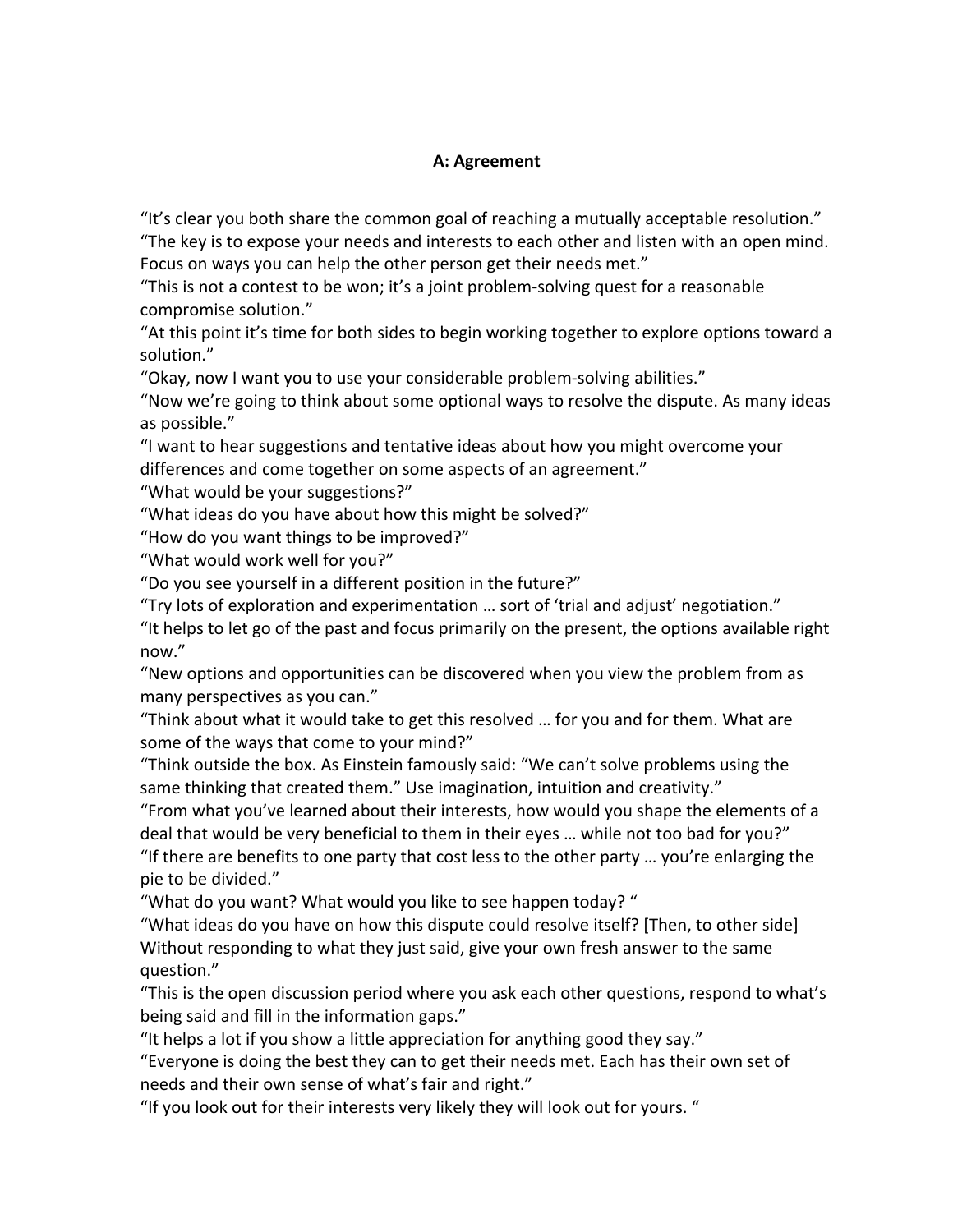"The art of compromise is the willingness to give up something in order to get something else in return. We're looking for trades."

"Instead of an outcome being imposed on you, you can help determine it and it may not come from law; it may come from goodwill."

"You can "agree-to-disagree" on past facts and think about where they want to go from here."

"I hear you taking responsibility for what you feel were some mistakes. That's often given credit by the other party. In what form would you like credit?"

"What could you have done differently to help avoid what happened?"

"Let's move to constructive problem solving. What more information from would you like to have in hand as you begin creating steps toward a solution?"

"Rather than rehashing the past, let's focus on the future where there haven't yet been any problems."

#### **Impasse**

"Sometimes virtue is its own reward. No one and no bad treatment can take it way." "There's always a natural tendency to focus so much on their character that your tangible interests don't get enough attention.

### **Impasse Approach: What If's**

"How would you react if the other party made this suggestion? How would you modify this suggestion?"

"What if you could design a payment plan. How would it look?"

"What if you include non-monetary compensation, such as  $\qquad$ ? Any ideas?"

"How would you think about this other option?  $\blacksquare$  . I'm not trying to convince you to take it, only to make sure you know about it and can consider the advantages and disadvantages. The choice is yours."

## **Impasse Approach: Role Reversal**

"Stand in the other person's shoes for a bit and look at the issue through their eyes. How would you resolve it if you were over there?"

"If you were them, why do you think your proposal wouldn't be workable?"

"If you were them, why would you accept your proposal?"

"How would you tweak their proposal to make it better for you but still not too bad for them?"

"What are some of the criteria that would make it good for you? Bad for you? ""

"How about you being the mediator for a bit. Tell me what you heard them say."

"Be the jury for a minute. Try imagining it from a totally impartial, objective perspective."

## **Impasse Approach: Future and Future Relationships**

"I'll bet you can each make a pretty good case for why it's not your fault. But I don't think it's going to help you much to be arguing about it. You need to shift the question from "whose fault is this?" to "How might we resolve this problem ourselves?"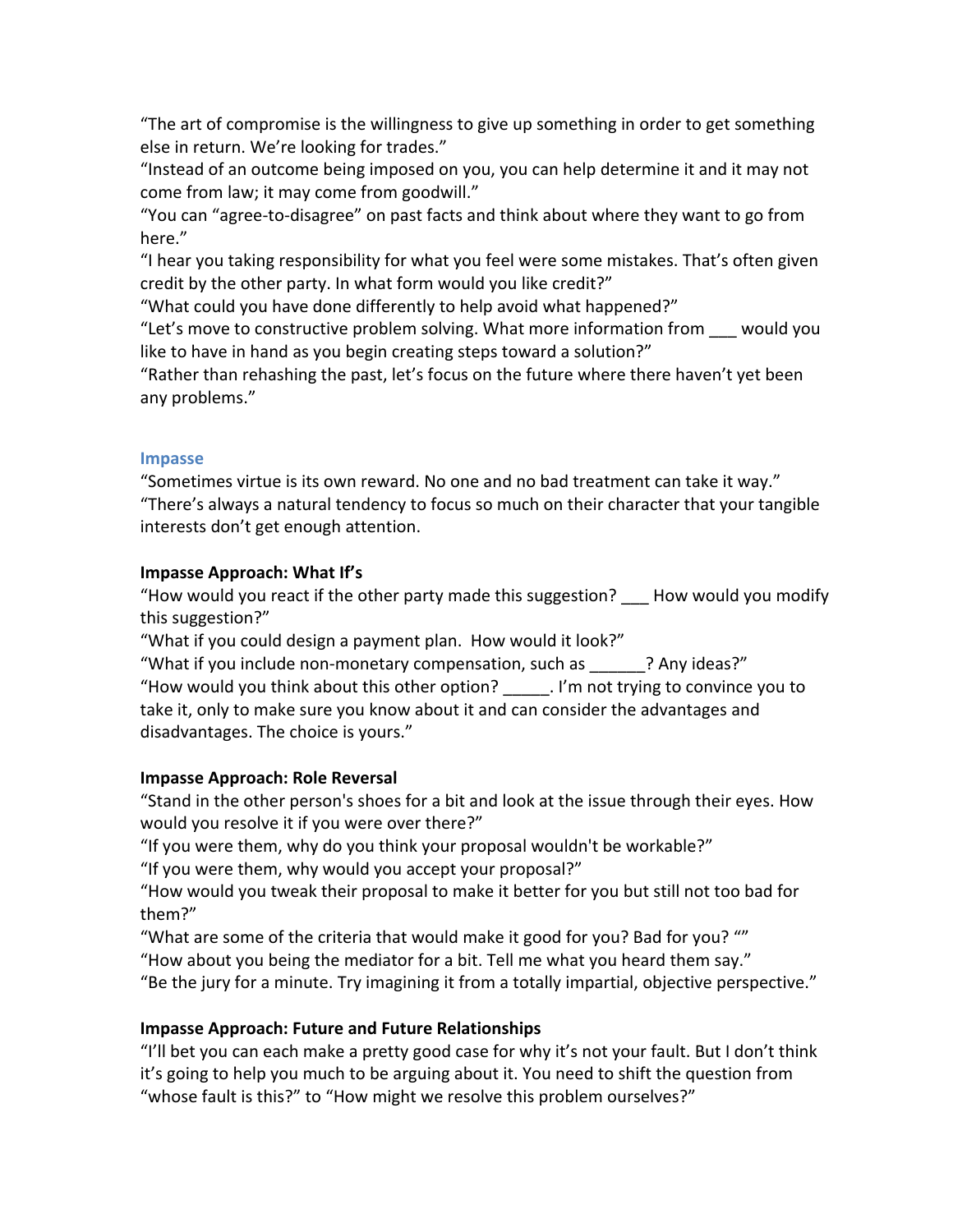"How would you like to feel six months or a year from now as to what you did and as to your payoff for resolution today on this dispute? How can you make that future happen?" "If compromise could resolve this today, how would the relationship be different than if you elect to fight to a public courtroom?"

"You might want to think about what extent this would ruin your rapport with them going forward if you push too far."

"If you don't resolve it and sue in court, maybe get some publicity, you will destroy the relationship. Do you want that?"

"Your apology can go a long way toward reconciliation. Randy Pausch (Carnegie Mellon professor who famously gave a "last lecture") suggests these parts:

1. What I did (or said) was wrong. I won't do it again.

2. I feel badly that I hurt you.

3. How can I make this better? Listen.

Best: Offer an action against your self-interest."

"You might at least try saying something like: "We recognize you were \_\_\_\_\_ (injured). We wish you well.""

"The gentle art of loosing face may save the day."

"Mistrust caused by past behavior doesn't have to cripple your future and your options. You can put trust-guarding features into the agreement like incentives, monitoring and remedies."

"You're looking for a formula that gives you a better future than the status quo." "If the future is so uncertain, what kind of contingent agreement can you think of? Different obligations based on different future conditions or things that might happen. Some easily-measured external variables."

"If you end up having to go to trial, and are worried about extreme outcomes, how about setting a guaranteed recovery in exchange for a cap on maximum recovery?"

"People in an ongoing relationship know the value of keeping it a good relationship by treating each other fairly."

## **Impasse Approach: Parties Help**

"What would you like to do next?"

"What do you think we should do?"

"Our process doesn't seem to be working well right now and I've nearly run out of ideas and would like your help to come up with fresh ideas to keep it going."

"What would you suggest for me to do at this point?"

"I've got more confidence in you than you seem to have in yourselves. I'm going to leave you to discuss it and decide what to do ... and come up with a number.

Then I'll check back with you; we'll discuss it and I'll take it to the other party."

"What additional information or new arguments might help [each side] rationalize or justify movement?"

"This doesn't seem to be working right now. What do you suggest that will allow us to have a more productive conversation?"

"An impasse is a temporary condition and you have the power to end it."

"If you want to continue the mediation and get your resolution, keep it going."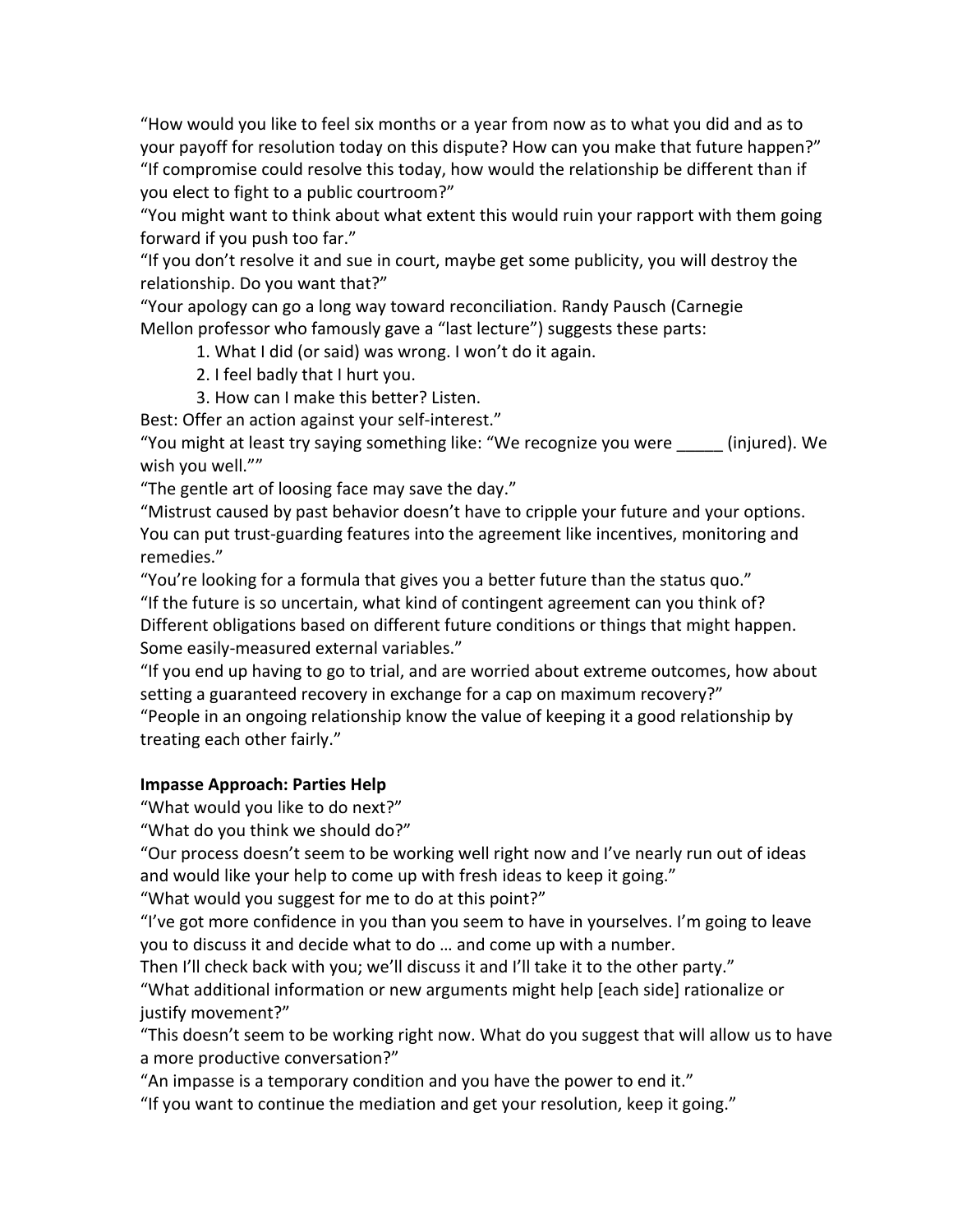"We need a little movement."

"How do you see this dispute resolving itself?"

"I don't want to throw my hands up in the air at this point and say it can't be done.

Give me a new idea I can take to them."

"I'm totally stuck. I don't know what to do."

"If you were in my place what would you do to get it resolved?"

"Imagine yourself in my shoes. What would you tell yourself?"

"I think you both have to decide what to do now. It's as good as it's going to get."

"From here, you'll have to do it. It's ultimately your responsibility."

## **Impasse Approach: Neutral Evaluation (e.g. appraisals)**

"Reasonable, rational people would be capable of settling this dispute. Leaving all feelings aside for a moment, what do you imagine two prudent neutral people would do in a situation like yours?"

"Would you like to consider hiring an expert to make an evaluation?"

"Would you like someone to create a discussion draft of a settlement agreement?" "I know it's frustrating and I'm with you; but realistically it appears the situation just won't work out quite the way you might hope."

"You know, I'm sorry but I just don't see that happening today."

## **Impasse Approach: Recess**

"Perhaps this would be a good time to take a break, stretch, get some coffee or fresh air and be back here together in minutes."

"Why don't we take some time now to recess, step away and allow time to mull these things over in your mind as you walk around inside or outside."

"Before we finish today, each of you draft a confidential offer that won't be presented to the other until a phone call made by exactled at example p.m. on

. Agree now that there will be no haggling during that call and during this recess. Either accept or reject one of the offers and return to this mediation on at to report the outcome."

# **Impasse Approach: Draw Out Passive Participants (In caucus)**

"We haven't heard much from \_\_\_\_. Will you indulge me and give me permission to imagine it's now a private meeting with \_\_\_\_, while you (all) stay here as a silent observer(s). I

sense it will be useful to get everything we can out on the table."

"Imagine you're alone. Pretend they're not here. This is your turn to be heard. Tell me your views on what's going on."

"What do you want to get out of this? [If his attorney objects ...] "This is not a court. If he/she wants he/she can speak for him/her self."

"What are some your interests and concerns that haven't yet come out in the discussion?" "How will these this case impact your life? Your relationships? Your future?"

"I need you to talk to me and tell me what you want."

"What are your hopes and expectations? What might you be worried about?"

"Great. This is good new information." [To atty]: "How is what we just heard, these new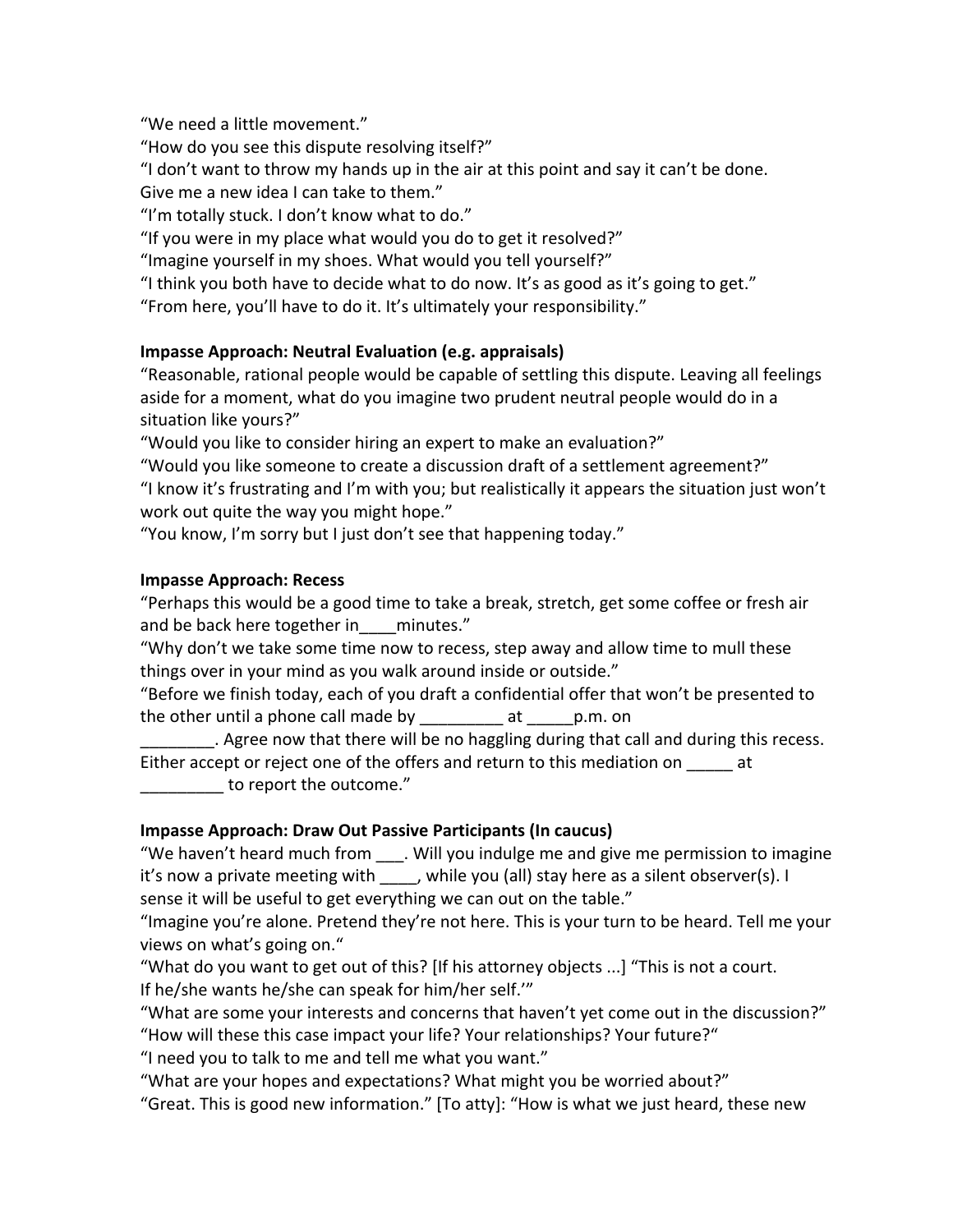ideas, something to factor into your team's options and perhaps help you construct a next offer?"

### **Impasse Approach: Other**

"We're rapidly moving toward impasse, and if we don't figure out where both sides want to move forward with this, we'll be ending the session."

"Think of someone you know well who's a good problem solver. How would they go about solving this problem? What special twists would they add to it? What assumptions or constraints would they bring in or ignore?"

[In caucuses] "The other party is ready to leave. Before you decide to leave too, let the other party know.

"We might have a cross between mis-spoken and mis-heard to sort out. Let's try again." "I'll leave you some time alone to sort this all out. Let me know what you come up with." "You may want to think whether there's a way to shift your resources around so that you could and don't have to lose ."

"What's going on here? We're so close to a settlement and your demand for an extra \$ is creating another impasse. What can we do?"

"I'm not giving you advice on what to do. In case it's helpful, know that in a different case, with somewhat similar circumstances, the parties were willing to consider

"As food for thought, this is what helped resolve a conflict for another case: "Have you ever considered thinking about ?"

"Sometimes it helps to step back and remember we have choices. How we receive messages; how we give out messages; how we see the world. Just try to think of a new perspective and view your situation from a different angle.

[After expression of willingness] "That's good to hear; what have you got in mind?" "Let's look at what's in your best interest."

"The gap is down to only  $\sin \theta$  remaining. Who else could benefit by transferring an amount to another deserving person or cause? Such as a child, a charity, a mutually incurred fee. Or invest an amount equal to the gap until you both might be ready to come up with a fresh resolution."

"It was horrible (what you went through). The only thing I can think of that'd be worse is recycled dwelling on it, reliving it over and over."

"In your analysis, what is your separate assessment of: Liability / Damages / Collectability ...and... Liability: Duty, Breach, Causality?"

(In caucus) "I just had a thought. It may not have any merit; but what would you think of this kind of an approach?"

"Now I'd like to have just the principal parties meet, without attorneys, to discuss principles only ... without discussion of numbers"

[When asked my opinion] "I believe it's best for both parties to take full responsibility for determining whether or not they settle and on what terms, without my imposing my own judgment or opinion. Let's think about how to analyze what you're considering."

"You are not alone in ever being at this point. Others have traveled the path and have successfully used some tried and true ways to close the last gap. Here's a set of choices (e.g. flip chart) to give you more food for thought:"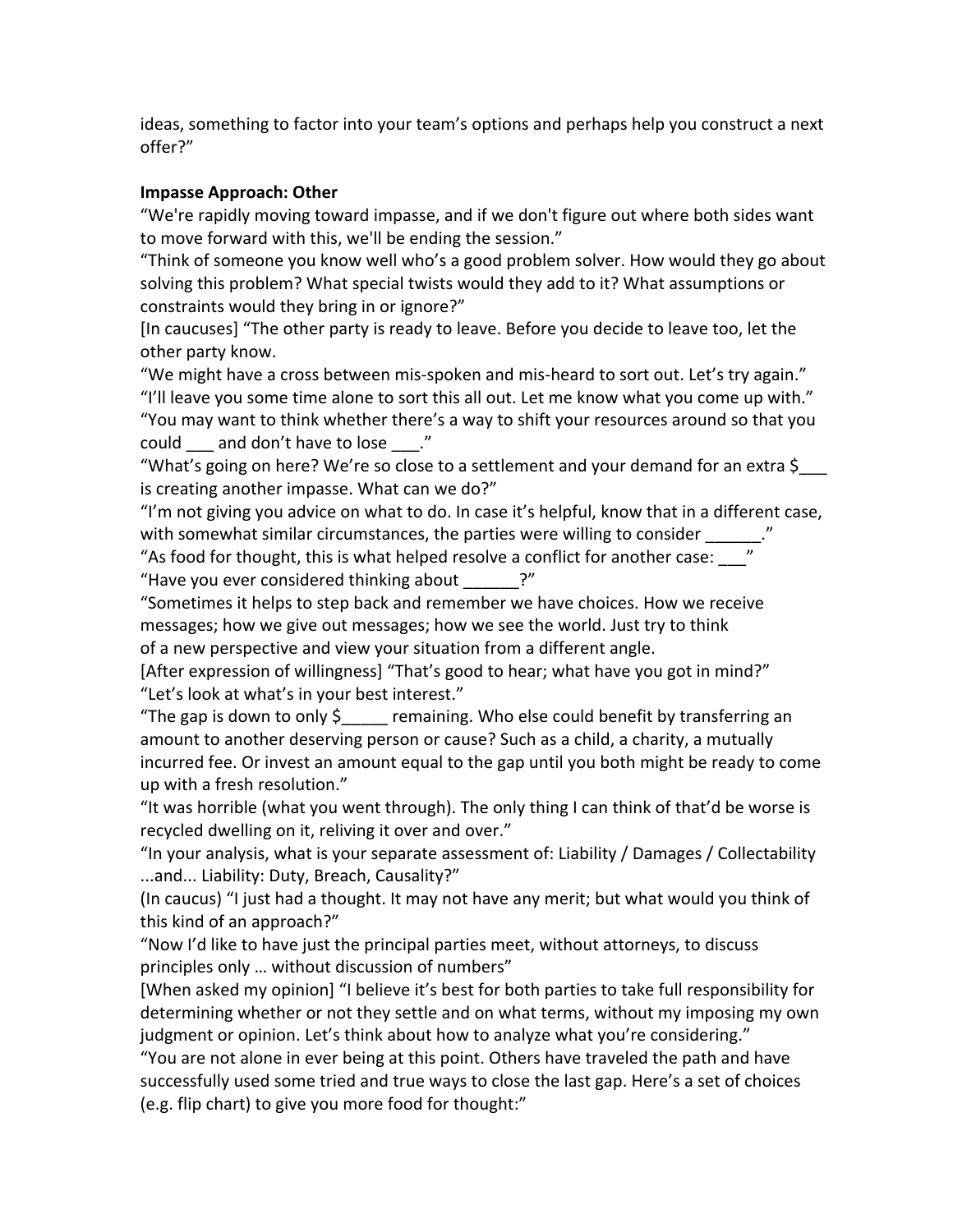1. Talk some more, in different ways to try and convince the other side.

2. Split the difference directly or by a formula whereby the gap is split if it is  $$$ or less after each makes a new confidential offer.

3. Find something else of valuable to the other side to 'sweeten the deal'.

4. Ask some neutral person and take their gap-breaker number.

5. Take a chance on a coin flip. Whoever wins gets their last number accepted.

6. Deposit 10 intermediate values on slips in a container and someone draws out one slip that determines the settlement value.

7. Instead of paying the gap to the other party, pay it to their charity or a child or for some other mutually agreed benefit.

8. In recess, get a trusted confidant to review each side's risks and potential gains, including getting on with your life, stop paying attorneys, reduce stress, focus better on work, regain control of your life.

9. When the gap is for contested assets, hold an instant auction.

10. When the gap is for many contested assets, one side creates two groupings; the other picks. (like dividing a remaining piece of pie).

"Is there anyone else not here who might be strongly affected by your decision or critical of it? Is there anyone who could extend your authority or freedom? Do you want to talk with them privately and explain things?"

# **Broken Ground Rules**

Whoa, whoa, let's dial this back. We're here to listen to each other. So I'm going to have to make a rule of no interruptions. From now on, only one person at time talks and everyone else listens. Understood? Agreed?"

"Hey, that statement makes me uncomfortable. Let's come up with another figure of speech."

"Wait a minute. One at a time.  $\qquad \qquad$  , you first."

"Is our agreement not to interrupt each other (or be rude) still in effect?"

"We were having a civil dialogue and it broke down. Let's go back to the civility."

"I feel your anger. Tell me more about it."

"I understand your need to express anger; but if you keep doing it I can't do my thing." "It's clear you're quite upset and angry, based on your experience. Maybe both of you have a right to be angry. But staying in anger won't solve the problem."

"There's more than one way to respond to anger. There's always a choice to react and get caught up in it. Or, better yet, use it as a reason to investigate."

"Although venting feels good, a better feeling would be ending the strife."

"Let's not focus on anyone's emotional state and instead figure out what we need to do." "Let's examine [the issue] with our minds and let our emotions rest a minute."

"Strong emotions have a way of short-circuiting the brain's rational thought processes."

"STOP! Everyone's worthy and deserves to get respectful treatment and attention."

"Take a second to notice if you're letting your emotions run you right now; instead of your deeper nature. Which has the upper hand?"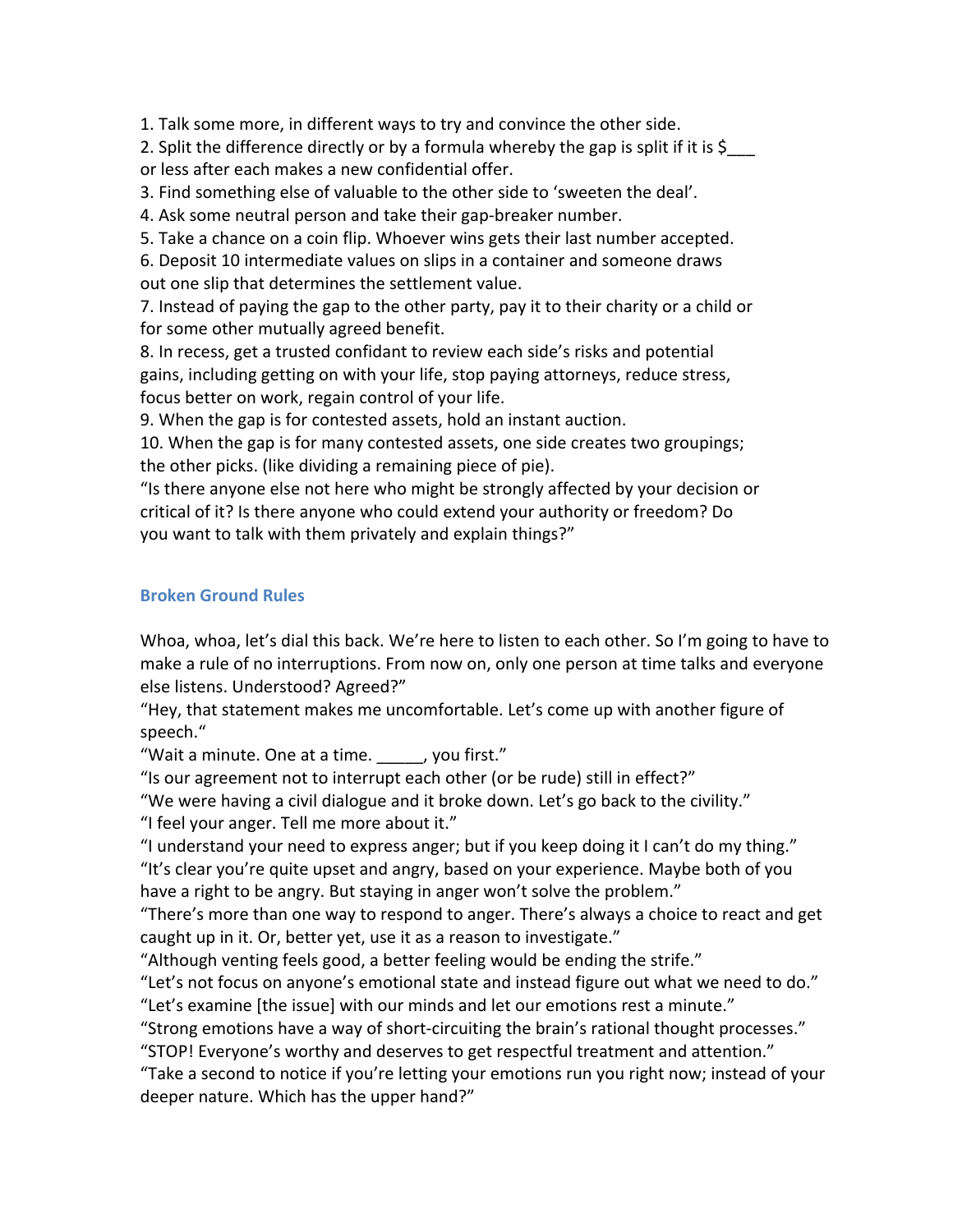"Why don't you both try to put past hurts behind you and look for ways to build a solution."

"Blaming with rudeness will just make it harder to get to resolution."

"A certain amount of accusation is understandable at the beginning. But it may not get you where you want to go."

"I hear you as still in blame mode. I can only help you out of this mess if you're willing to drop the blame mode, look forward and work with me toward reconciliation. If you can do that we'll get a settlement that you'll find appealing. Are you willing to work with me?" "What we're trying to do here is move away from blame and repetition of prior positions toward a more cooperative and creative process of problem solving ... inventing solutions for mutual gain or satisfaction."

"Even if you don't fully agree with what is saying, by listening, understanding and empathizing you will help bring about the closure you want."

"I want you to relax. Picture yourself at a beach sometime in the future, a month, a year, several years. What would your thoughts be then?"

"Imagine your personal coach is here. Imagine how he or she would guide you." "You seem like good people; quality people. You don't seem like the type of people who would!\_."

"A tone of disrespect or a gesture of disrespect, can very easily creep into what you're saying, sometimes without realizing it. That usually shuts down the listener. So try to be extra careful to show respect when you want your points heard or accepted."

"People in conflict often lose track of how they treat others. Try to get back on track of how you want to be seen. Will being upset at them change anything, really?"

"I believe you are powerful enough to handle this calmly and easily, without resorting to the armor of anger."

"It's only when you both stop rubbing your anger against each other that we can discuss solutions."

"We feel the power of your anger. Can you use that energy toward constructive action?"

## **Brainstorming/ Option Generation**

"How about a little lighthearted fearless brainstorming? Blue sky. Playful. Everything from the obvious to the ridiculous." [Can try in joint, but less tension in caucus]

"Let's say we've gone through the circumstances enough.

Let's go on to something new. Where would we like to move to today and how are we going to get there?"

"What are some of your thoughts about the best way to approach this situation?" "The more options you discover in brainstorming, the more likely you'll find ideas better than a simple compromise."

"What makes brainstorming good is giving every idea a 'green light', even if wild. Build on ideas; we'll evaluate later, not now."

"Put aside your internal judge for a minute and let your internal creative nature come up with imaginative ideas."

"I'd like to listen to any criticisms, but let's put them off until we have thought up lots of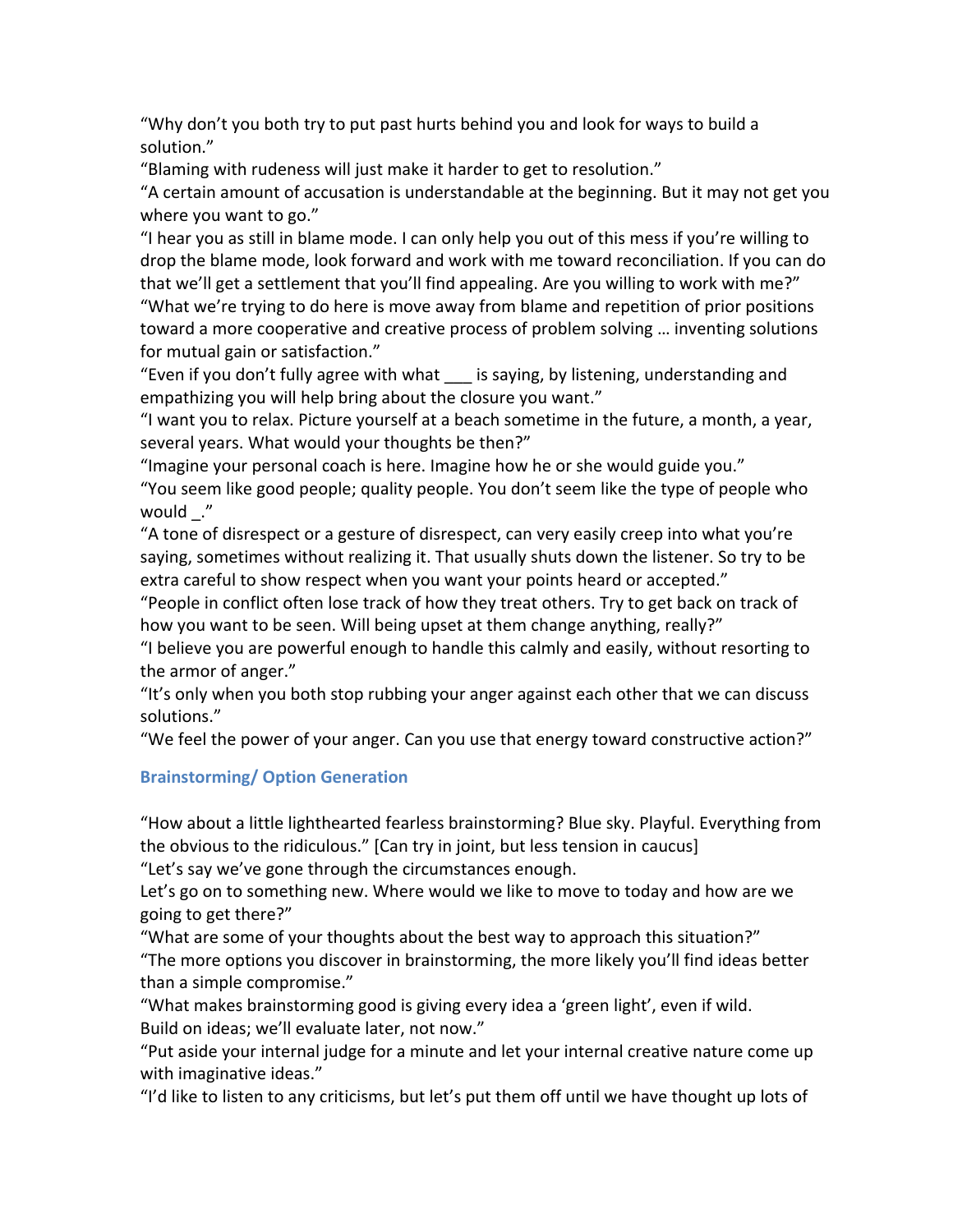alternative options."

"We agreed to brainstorm and you're starting to evaluate the ideas. Would you be willing to hold onto that for now?"

"Feel free to come up with anything, no matter how wacky or far-fetched, whether or not you'd ultimately agree with it. No ownerships yet."

"Try thinking of things that have high benefit to the other party and little cost to you."

"Whenever an idea is proposed, focus initially on its positives because they may be stepping stones to better ideas."

"I like the way you said that. We're making progress."

"Okay, that's really something. I think we can work with that."

"It helps to start from where they are; not from where you are."

"H/She proposed  $\blacksquare$  . What do you propose?"

"What are some of the ways we can expand the options?"

"You've heard proposed solutions that are quite different. Now I like each of you to think up a third solution that can help each of you get some of what you want."

"Without worrying about capitulation, you can broaden the scope of negotiation by thinking up potential trades. It shows strength and confidence, not weakness."

"Has anyone heard of an approach that helped solve a similar situation?"

"Let the other party save face. e.g. Kennedy promised Khrushchev he wouldn't invade Cuba."

"When someone asked to be made a baron, prime minister Disraeli: said: "You know I cannot give it to you, but you can tell your friends that I offered you one and you refused it. That's much better."

"What are some of the criteria we might use to evaluate potential solution ideas?" "Here are some other ideas [with tone of no attachment] offered to keep the process going, not to tell you what to do or how you should decide."

# *Movement Strategy....*

"When someone makes an offer, there are only three possible responses: Accept, reject or *make)a)counter."*

"It may not be all you wanted, but at least it represents movement. That's encouraging. How about making a counteroffer and see what response you get."

"This offer may be disappointing to you, but it is not the final offer. What new offer can you!make?"

"Concessions don't always mirror each other. A concession you make may naturally seem greater if it feels like it hurts more to you. Same in reverse to them."

"Concessions are the language of cooperation. Each party needs to sacrifice somewhat to secure a joint resolution."

"Remember, the value or quality of an offer is both the dollar amount and the terms.

When they make an offer, you decide the value and importance of the terms."

"They made the last concession. Now it's your move."

"Please write down and show me what you think the other party's first offer and final offer will be."

"What would be (or have been) a reasonable number for them to start with?"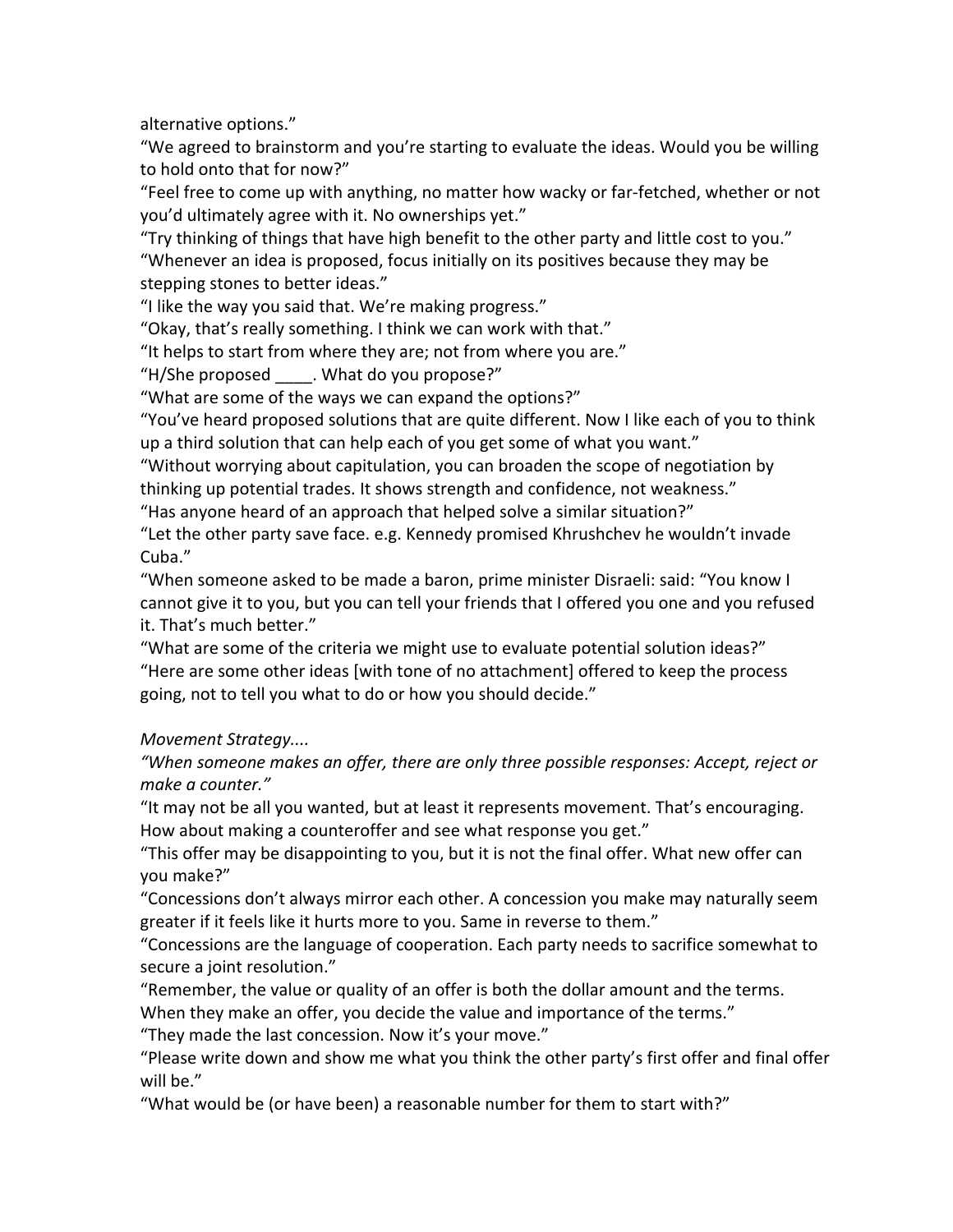"What would you have them suggest?"

"What do you want to propose in order to help them do what you suggest?"

"That's an option. That's one thing you could do. What else?"

"I'm just wondering whether that's our only option. Are there any other approaches that might get us moving forward?"

"What other possible outcomes occur to you?"

"Is what they're doing affecting your thinking about what you should do? Keeping you from doing what you could to settle?"

"They gave me a new number. I took your  $\frac{1}{2}$  to them and they came up/down to  $\zeta$  ."

"Get me some more money so we can settle this case. I don't know if you can get more authority by calling someone. Can you?"

"That's a respectable amount. Now how do we get them there? Help me figure out how to do this."

"They think  $\oint$  is a lot of money in this case."

"I believe they think  $\blacksquare$ . Their offer is contradictory to what they say. They say they have no room; but they increased their offer by \_\_\_\_."

"Just between us, I think you're a little light. I could be wrong, but  $\blacksquare$ ."

"They've now come to  $\blacksquare$ . It was a battle to get them to move, but it's a good sign."

"He/she says it's very close to the end, and he/she is trying to make me a believer."

"I'm feeling very discouraged because he/she indicated they're close to the end."

"I beginning to suspect that  $\sin$  would be hard for them to walk away from... and maybe hard for you to refuse."

"Could I assume you'd reluctantly, reluctantly get to  $\oint$  if you could be sure they'd come that far?"

"We're running out of logic. Their number may not make sense to you, but we've got something to deal with. Can you accept it?"

"The problem may be that we're out of bargaining chips. What else can you offer?" "Closing - Finalizing Agreement; Congratulations. Before we conclude, I'd like to help you nail down the specific terms of what you've both agreed to."

"Now we just need to finalize and formalize the agreement."

"Are there any other specifics of the agreement we need to talk about?"

"Is there anything else that's going to prevent you from signing this agreement?"

"When you explain the agreement to your strongest critic, what are they going to say is wrong with it? How will you explain why you agreed?"

"Well done. Congratulations on reaching a resolution. You earned it by working hard and working together to find an acceptable solution."

"Again, I want to thank you both for coming together today. I think this has been a very successful session and you've both worked hard to deal with some difficult issues and come to a positive resolution for both of you."

Review Interests and Goals (Impasse Breaking)

"What are the most important gains for you in what you've accomplished so far?" "It's the actual reality to be dealt with. You can ask wishfully that things might be as you'd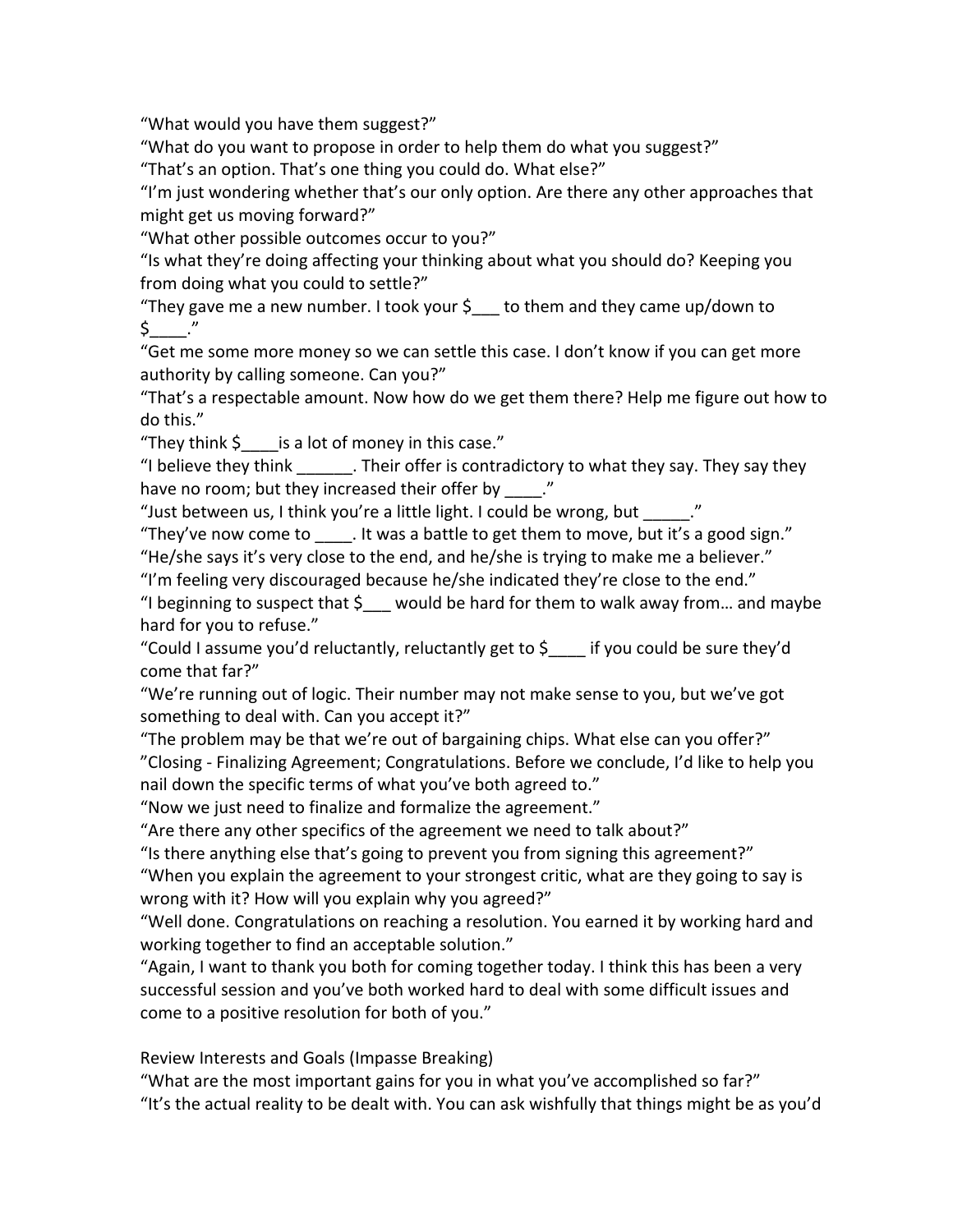like them to be or you can deal with them as they are.

"We can't always get what we want; but you might find you can get what you need by working the process a little further."

"From your inquiry into their interests and needs, what are some other things they might regard as positive in exchange for your needs?"

"You obviously have meaningful goals to reach for and obviously waiting for a perfect solution to float your way usually won't work. The way to make progress is to aim high and make meaningful effort toward steady incremental compromises."

" Have your interests changed any over the course of today? What is your current set of main interests and minor interests."

"What other interests and concerns do you have that haven't been talked about yet?" "How about your goals? After hearing the discussion do any of your goals seem more or less attainable? More or less important?"

"What are the criteria for an acceptable outcome? Before we focus on the specifics would you try to define the qualities any good outcome should have?"

"Why are we here?"

"Now let's get down to brass tacks; what do you really want?"

"If you could end this now, what would be acceptable to you?"

" We're rapidly moving toward impasse. What do you want to get out of this today?

If we don't find out where both parties want to go with this today, we're done."

"Let's see if in what ways your goals and theirs are mutually reinforcing."

"There's no such thing as a conflict that can't be ended. Conflicts are created, conducted and sustained by human beings, and they can be ended by human beings. I believe this one can be ended and will be."

"How valuable to you is it to get this over with, get on with your life, avoid future contact with them, reduce stress, regain control of your life, begin using the money for something constructive, or other values in your life. Compare that with the last offer."

## Agreement Impasse Approach: Benefit of Success; Cost of Failure

"A settlement avoids public exposure. Judgment from a court goes on the public record and it's not good for reputations. It also increases the cost of credit.."

"Payment collection is much easier when the paying party agrees to terms."

"Closure today saves years of waiting for the legal process to run its course."

"You've already invested considerable time and energy in this. Make it pay off by going the last little bit toward agreement."

"Would the expenditure of your time and energy in litigation gain you enough to be worth passing up this opportunity? When the gap is only  $\qquad$ ?"

"Visualize yourselves at the edge of a tall cliff looking down and know that you could fall all that way down and end up at the bottom unless there is a little mutual flexibility to keep the process going."

"Here's where you're most likely to agree, whether it's fair or not. It may well seem somewhat unfair but the best choice(s) to stop the pain and go forward free of conflict. As  $l$  see it,  $\blacksquare$ ."

"You resolved %. Would it really be worth litigation for this last %?"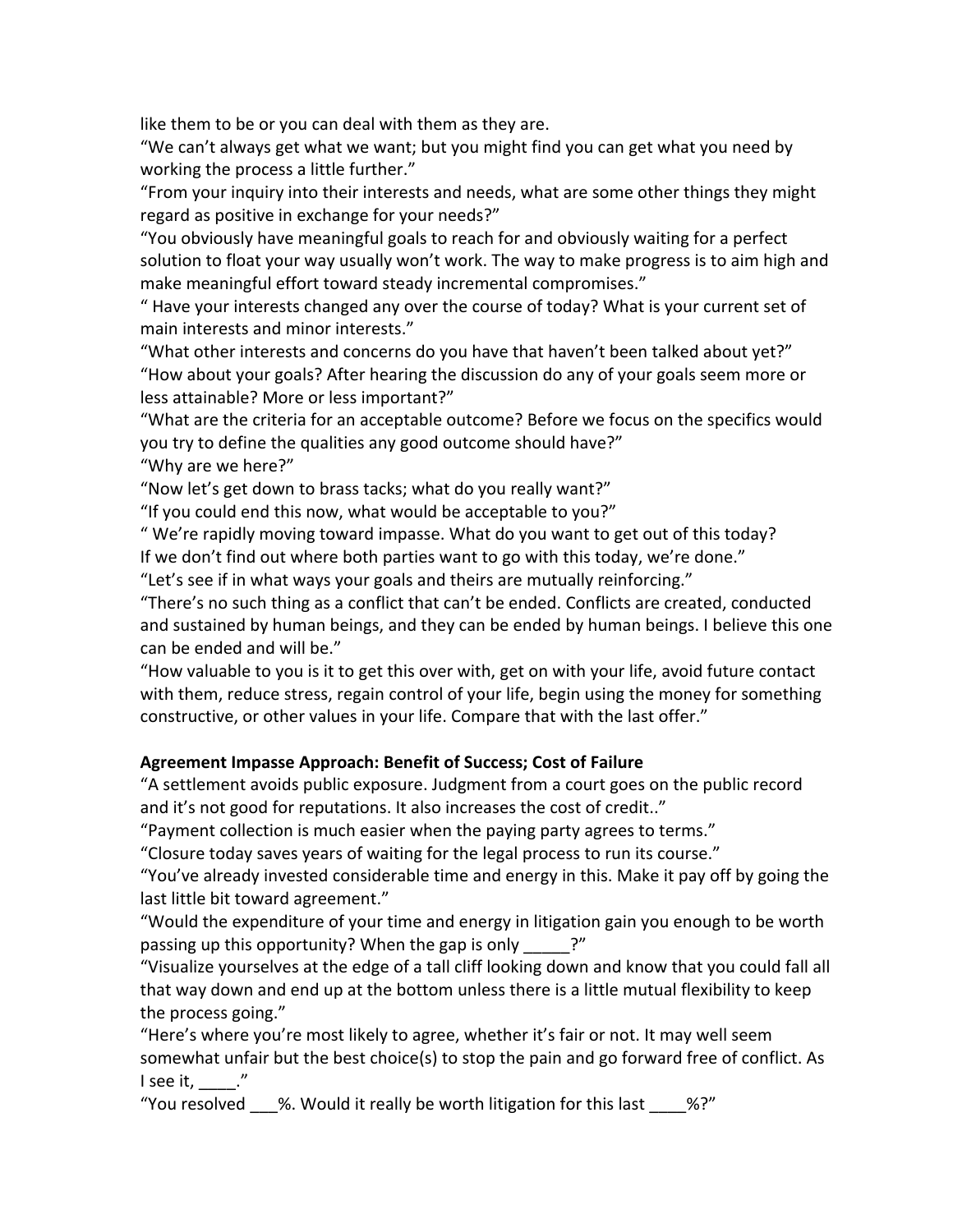"It's like you're going forward on a difficult hanging bridge across a raging river and you're almost to the other side. Do you want to make it the last little going all the way back?"

## **Impasse Approach: Uncertainty and Risk**

"Do you really want to trade the certainty of what will happen today for uncertainty and risk of what will happen if it's not settled and someone else makes the decision for you?" "Consider the downside if this case goes any further and you're forced to have an audience with a judge where law books determine the outcome instead of you."

"If it goes to a judge, the judge may well decide something neither of you like." "What are you going to do if there is no agreement? What is the other party likely to do?" "How many alternatives do you have? Is it between here and litigating in court?" [BATNA] "Do you have a Better alternative to a negotiated agreement?" "What do you hope to get if you go to court?" "What do you think are your chances of getting that outcome?" "What will it cost you to get that outcome?" "What are the non-monetary consequences that might result, such as having to deal with  $\qquad$  or stress of  $\qquad$ ?" "What do you think are your chances of collecting a judgment if you get one?" "What are some of the reasons in your analysis?"

[WATNA] "What would you expect might be the worst that could happen?" "If you don't settle today, and you don't get what you want from a judge, what would be the time, effort, cost and emotional worry to take it through the legal process such as delay, discovery, attorney fees, court costs?" "What value might you put on a disruption of your life keeping you from more productive activities and the stress of fighting in front of a judge?" "What other downsides can you envision?"

"What's a "Mid-case scenario" or "most likely" scenario between best and work case outcomes?"

"Conversation and dialogue is the least expensive part of any conflict."

"What's your cost/benefit analysis?"

"If you let a judge or jury decide this case have you considered you may end up paying even more /(less) than the choice presented here."

"You can't rely on the judge; so rely on yourself."

"Yes, you could give up and try the litigation "lottery"; but it's about as risky as doing brain surgery with a chain saw."

"Your choice is a sure gain versus some probability of future gain."

"Here's what lies ahead: . . . Do you want to settle this in court or is there a businesslike way to handle it?"

"There's a lot of risk and downside in this case if you don't settle. There's a reason why over 90% of cases settle."

"Now, in this private session, I'd like to ask your attorney to review what a trial would entail."

"It's hard to get away from making some form of decision. There comes a time when failure to decide ... like afraid to make a wrong decision ... becomes a decision itself." "You can think of the circumstances of your dispute as the 'territory' you both occupy. When you let a judge invade your territory you've lost control to unpredictable and arbitrary action."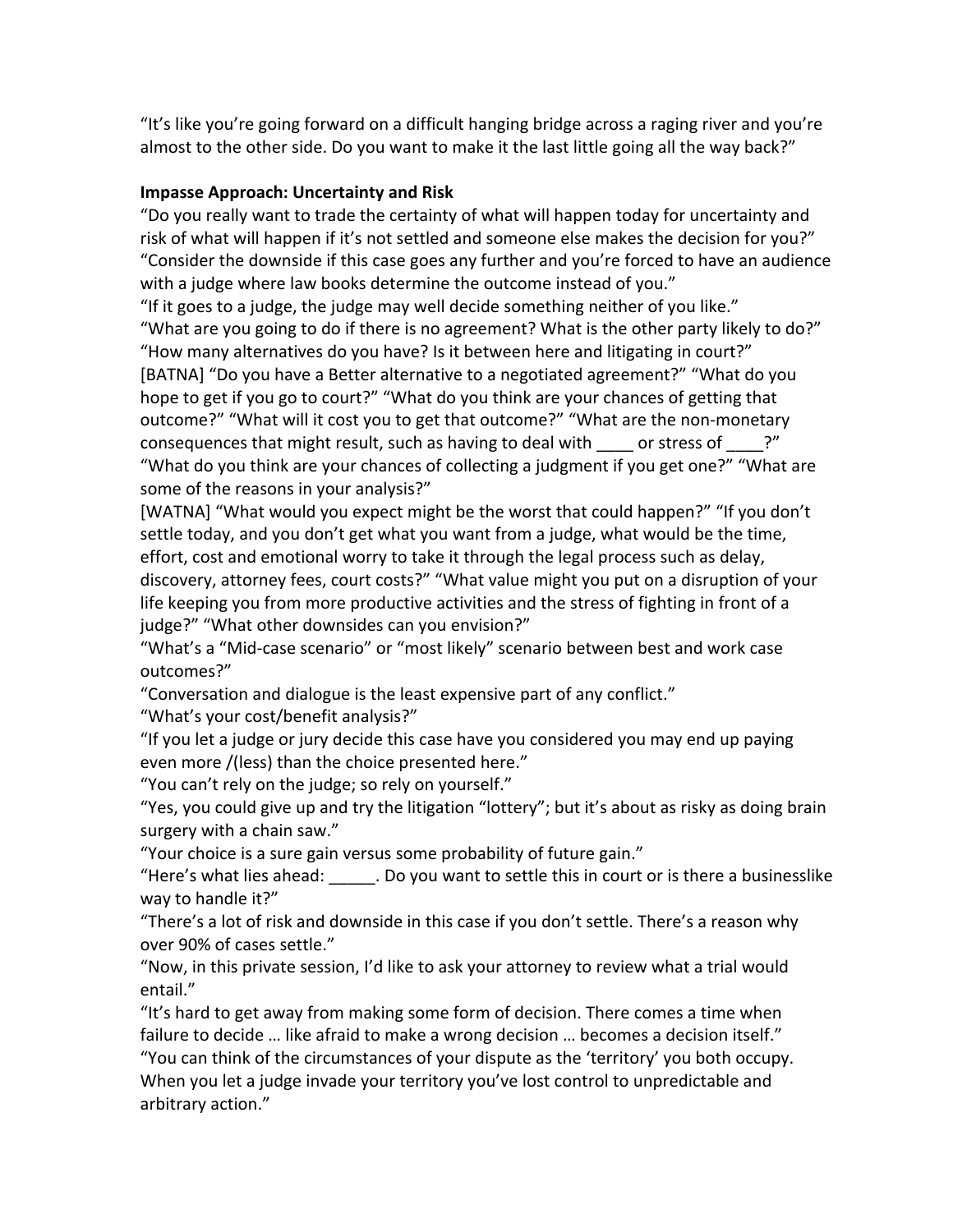"In my experience the legal system doesn't always work the way you'd hope." "What matters to a court is only part of what matters to each of you."

"Both of you could go to court, but I don't see how that's a better option."

"Maybe we might consider nailing down what's been agreed so far and set aside some issues for later."

"Why don't we table that issue for a little bit and discuss another issue, one where I imagine you're going to have an easier time getting resolution. Then we'll come back to that issue later."

"If you absolutely can't work everything out today, would you like to agree to try an approach for a period of time and then meet again to discuss how it's working?" "Would you both like to try drawing up a "Declaration of Principles" to guide you on the way to a final agreement?"

## **Terms:&**

This agreement is settlement of a disputed claim or claims and it shall not be deemed evidence or admission of liability or fault by any party for any purpose."

"Each party agrees not make any negative or disparaging statements or comments, about any other party by any means, whether oral, written, electronic or otherwise."

"Each party agrees to hold in strict confidence all facts of the dispute and terms of this settlement agreement except as required by law."

"This agreement shall not pertain to these specific claims: (or issues) . All rights to those claims are preserved."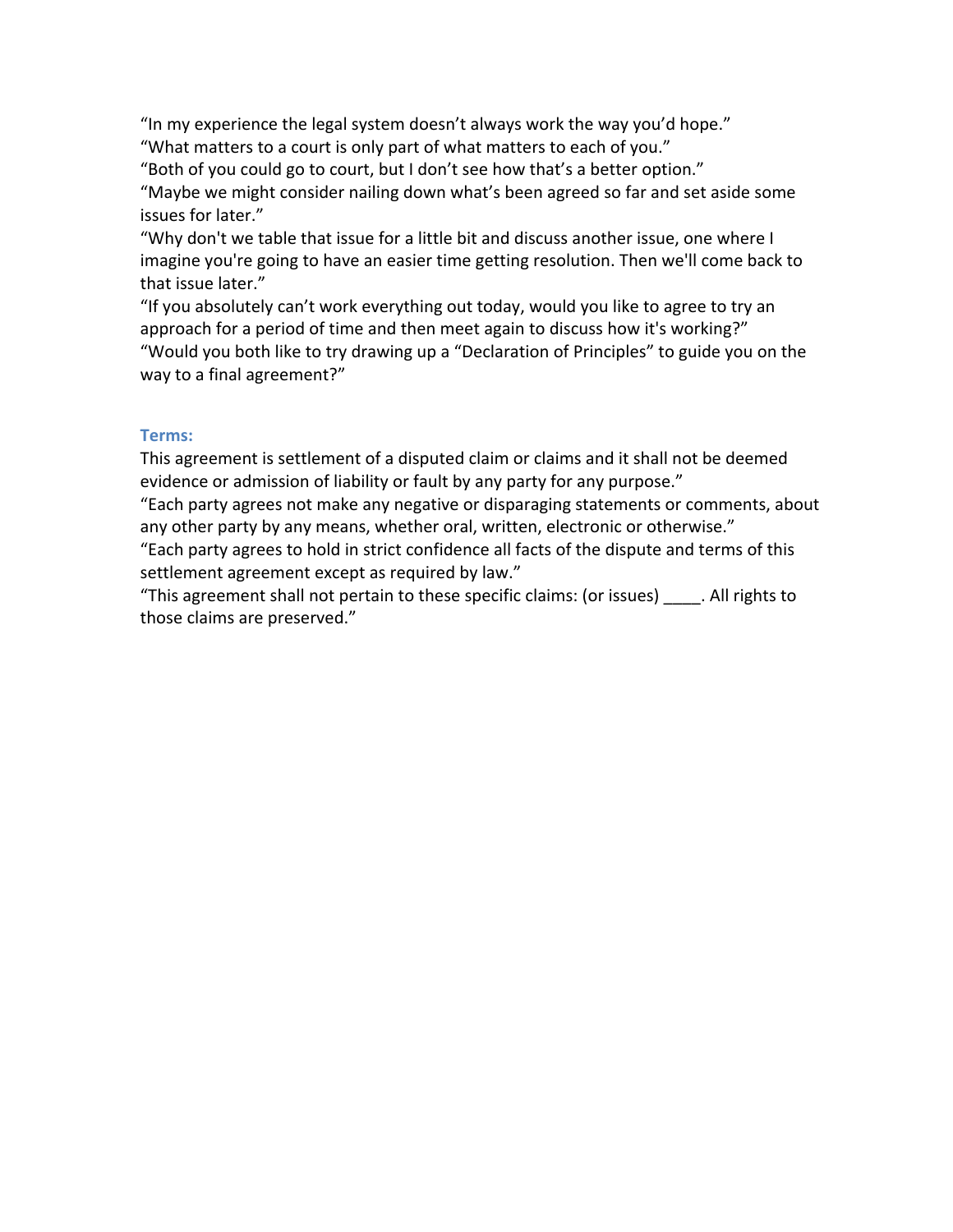### **R: Resolution**

(Review!Motivations,)

Impasse Approach: How Confident?

"Give yourself a reality check. What's you certainty level? 90%? 80%? 50%?""

"How strong is the legal merit and provable damages in this case?"

"How weak is the legal merit in defense and the possibility of facing a high verdict?"

"What do you want? What are you doing to get it? Is that working? If not, whatcan you do differently to make it happen?"

"Consider what you have control over and what you don't:

Behavior or decision of judges -- No

Decision of juries -- No

Movements by the other side in negotiation -- No

The way the other side evaluates the case -- No

The way the other side opens with lo-ball or high-ball offers --No

The pace the other side moves with counter-offers -- No"

"So, what's left?

Your own case evaluation -- Yes

Your own negotiating range -- Yes

Your own movement at any time -- Yes

Your own stopping point in negotiations" -- Yes"

"Take a long hard look at the reality of your situation."

"Test your perception: How much is it like dreamlike desires vs. hard reality?"

"At this point you might step back and ask yourself: "To what extent am I approaching this as an exercise in make-believe; in a fantasy of 'let's pretend' I'm going to get everything I want."

"Let's try a reality check from this standpoint. Have you considered  $\cdot$ ?"

"Have you had experience with the same kind of case, same facts, same judge?"

"Ask yourself if your experience with situations just like this is sufficient to predict what the judge will do."

"What people often don't take into account is the fact that spending more time thinking about all the things in one's own case results in overconfidence.

Opposing facts, evidence, arguments and legalities don't get thought about as much, distorting one's judgment."

"You know you lack (e.g. the necessary written documentation to support your case) don't you? How would a judge or jury be convinced that you ? Plus, as you may be aware,

has le.g. two witnesses, both prominent in their field prepared to testify on their behalf.)"

"Now I'd like each of you to be a Devil's Advocate and argue against your own position." "May I be a Devil's advocate for a bit? Will you me permission to be blunt and direct?" "May I give you an outsider's view of it:?"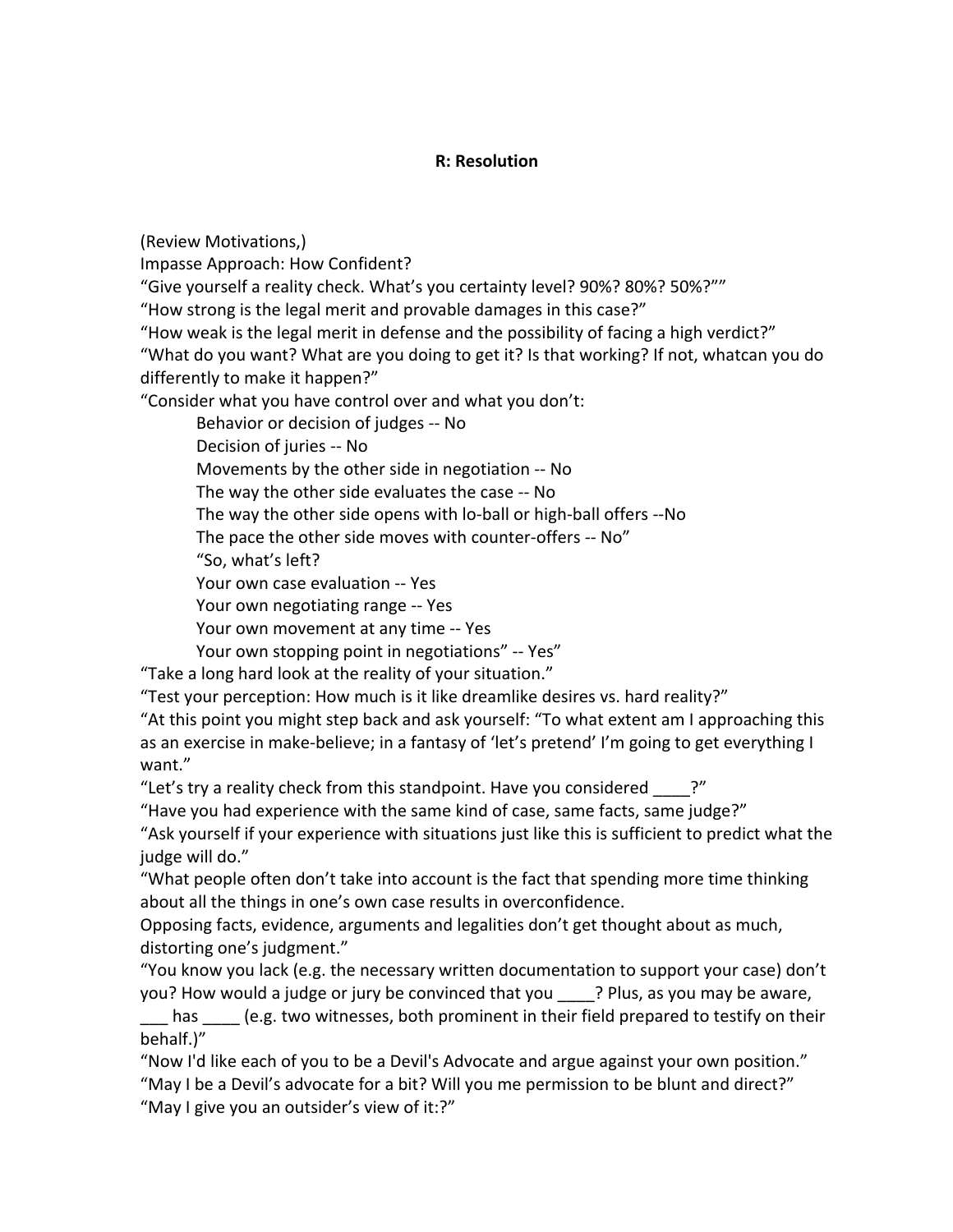"How well do you meet the four-part legal standard of reasonableness? 1. Duty to care as a reasonable person would. 2. Breach of duty. 3. Causation with proof. 4. Damages with certainty of value."

"We could argue or dispute the legal aspects all day and night. Or, we could try to get a negotiated solution to resolve them in a manner that helps satisfy the aspirations of both parties."

### Impasse Approach: Fairness and 'The Principle'

"Reasonable minds can legitimately differ on the degree of fairness in any situation." "There's no absolute measure of fairness. There's room for different perspectives; differences on 'evidence' & 'facts'; differences on interpretation."

"The difference between a freedom fighter and a terrorist is merely one's perspective. The same person can be perceived as either a Warlord or a Liberator."

"The same behavior can be interpreted as either 'rigid' or just 'consistent'. Stingy or thrifty. Rude or just frank. Simultaneously, by different observers."

"As an example of different perspectives, sex three times a week could be viewed as 'very frequent' or 'seldom'; depending on different perspectives."

"If I were to ask each person in the room to describe what's been going on I'd get a different answer from each person. No two alike. It's unrealistic to require someone to match one's own viewpoints and behavior styles."

"For any act there are as many interpretations as observers. This is liberating. A limber, open mind gives one more choices on how to react and avoid being locked into a polarizing struggle."

"People always give more generous interpretations of ourselves than others give us." "In the heat of argument, it's easy to loose perspective and just react. That's just human nature that happens to everyone."

"Every angle on the evidence has its own perspective."

"Whenever we don't see the whole picture, we can't be sure we know what's true." "Each of you is entitled to your own point of view. It's not the same because you're not the same. In order to create a solution between you, it helps a lot to be able to see the other's point of view."

"It's unrealistic for everyone to hold same view. It's wishful thinking, a pipe dream not likely to happen."

"Of course you are entirely free to choose which point of view you take. And do you allow that there might be other legitimate points of view?"

"Like most people, I have a hard time remembering that we all see the world through our own particular lens."

"When we begin to see the possibility of other perspectives it's easier to deal with solutions."

"We tend to assume we're sharing the same reality when in fact we're each living in a highly personalized internal world, interpreting and responding differently. Try visiting their reality."

"I hear your devotion to principle. If you were to hold out on principle, it might feel good for a while, but would it really make the world better, by sacrificing your economic self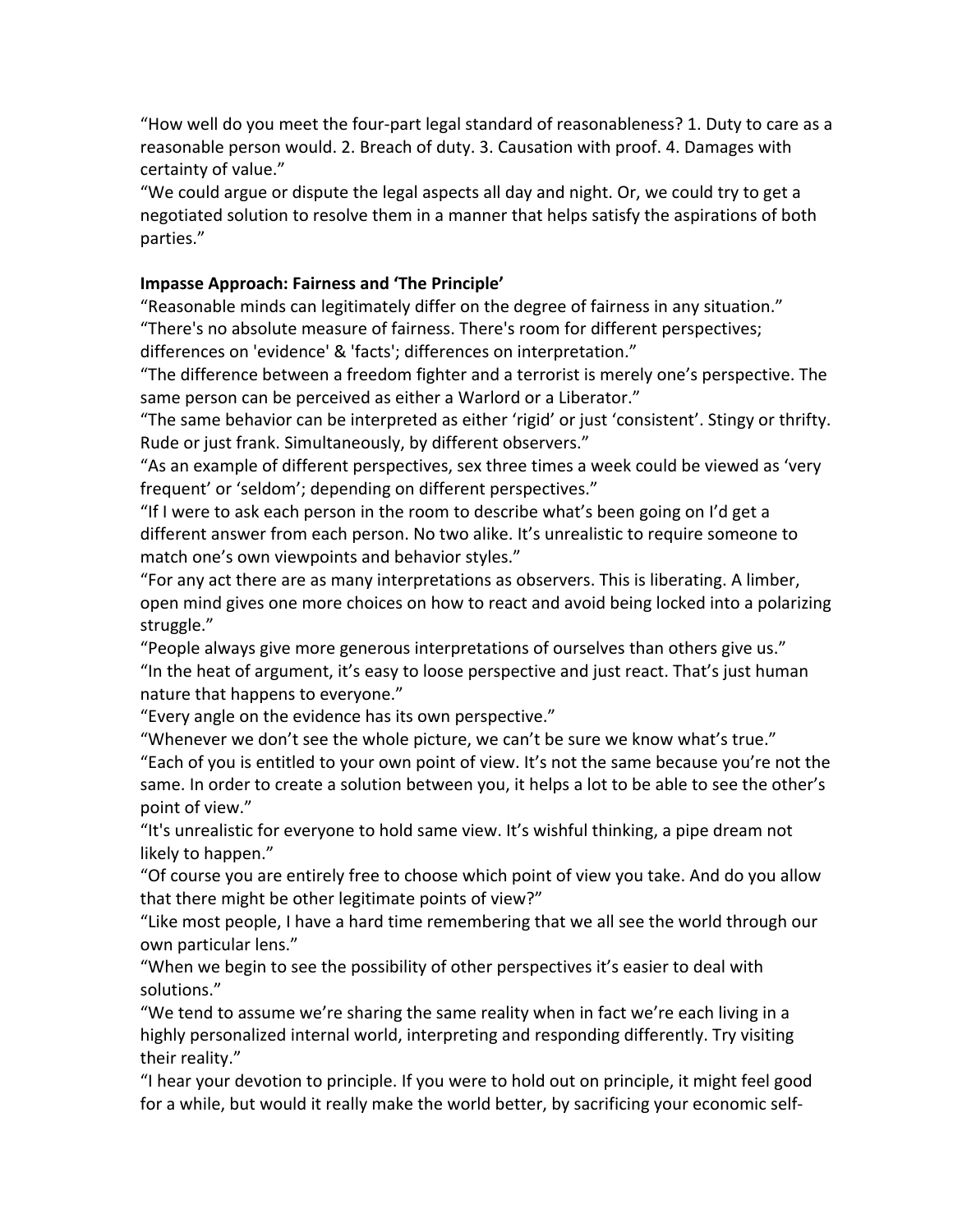interest?"

"There is always room for disagreement. People can disagree and still deal with each other, like in a family "

"I don't know if it applies here, but there's a saying that striving for "Perfection" usually gets in the way of finding something good enough."

"The 'best' is the enemy of the good."

"As Warren Buffet says, it's better to be approximately right than perfectly wrong." "Your next offer doesn't really have to be absolutely "right". You just have to come up with a number where they can feel like they earned it."

"I'm going to talk to them about how a big investment in 'being right' can sometimes interferes with solving the situation. While I'm gone, it's a chance for you to ask yourself the same thing."

"Do you want to be right or be done?"

"I understand your point of view, and sometimes the issue isn't whether you're right, it's whether there's any value in being right."

"Right or wrong, at this point your best shot may be to shut this down with a final acceptance so you don't have to think about it any more."

"You probably have good reasons for feeling that would be fair. I like to listen to them." "Tell me some of your rationale about why that might seem fair."

"It's not possible to replay the past to make things feel more 'fair'; but it is possible for you two to set aside the past, rise above blame, talk together, explore your alternatives, and create a vision for yourselves going forward."

"Another way to think about it is to win, not by getting everything you want; but by not loosing more than you otherwise would."

"Another way to think about it is to subordinate the arbitrary goal of fairness and instead strive for a mutually satisfactory outcome."

"Did you think the other side was just going to capitulate? Would that be fair?" "Attachment to a particular outcome often creates suffering. Being open to creative possibilities is a way to end the suffering."

"What are the possibilities?"

"Sure you were treated badly and you feel strongly about holding them accountable to a matter of principle. What they did might have been unfair, but we're here for your best economic interest, not for a religious need to convert sinners, right?"

"Right & wrong or exactly truthful facts are beside the point now. You're looking for a deal."

"Did [the other party] wrong you with deliberate active malice? Or was it mistakes and misunderstandings?"

"Circumstances can make a difference. You might consider an offer based on what's just and right under the circumstances."

"A resolution doesn't have to be "fair", just "acceptable."

"I understand it's sometimes tempting to force an issue of principle in the hope of causing behavior modification on their part in the future, yet you could give yourself permission to abandon such a goal, depending on how realistic it might be."

"Our human tendency is to believe truth and justice are only on one side. Thiscase appears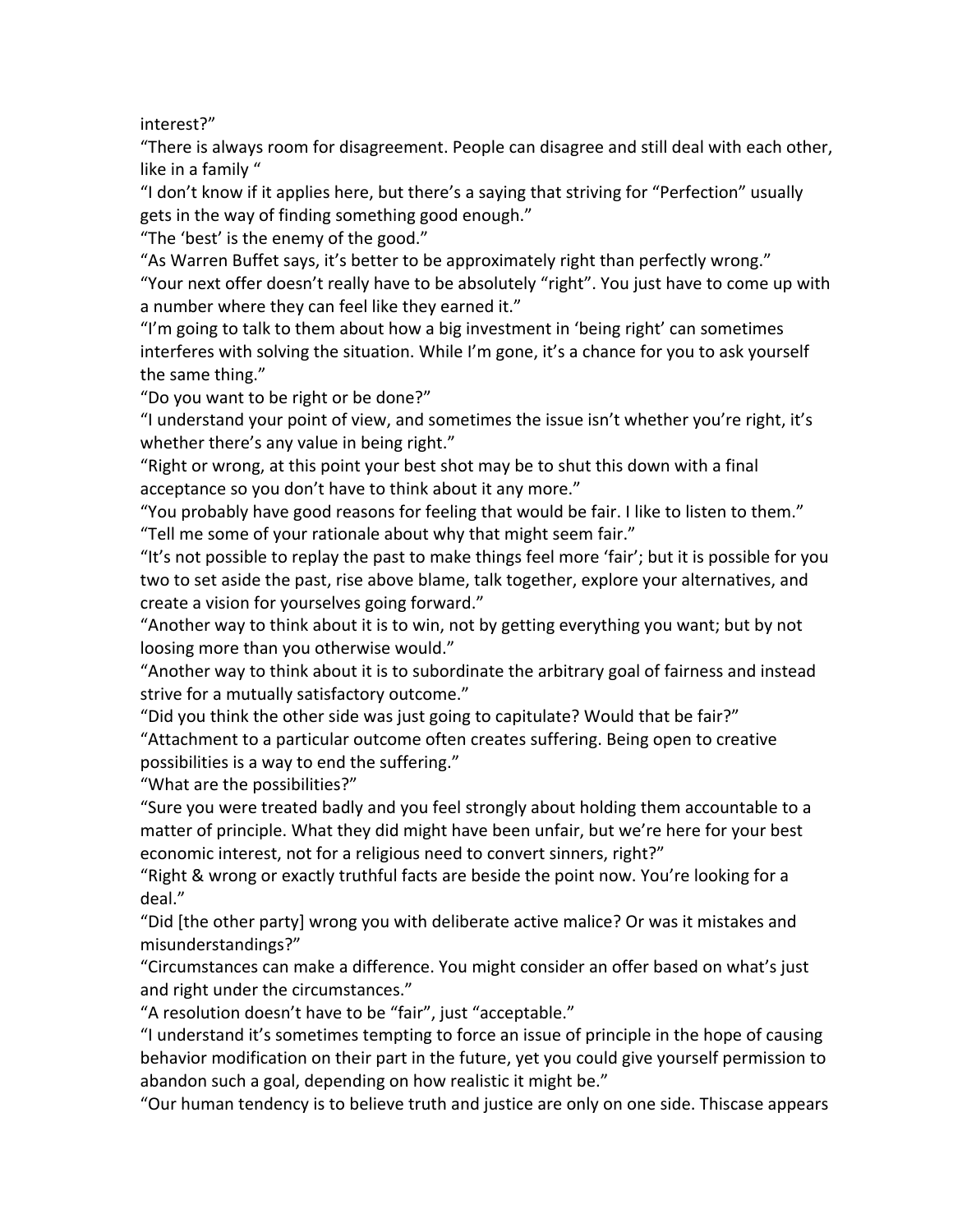more complicated, without one simple answer."

"All things considered, including what you stand to gain, it can show strength of character to just hold your nose and sign."

### **Impasse Approach: Outcome Doesn't Define You**

"However this comes out it can't damage who you are. That remains solid in your eyes and the eyes of others"

"As you know, the size of a particular pile of money can't determine a person's character or worth."

"What you're simply figuring out here is what's prudently economically for you,

considering all the alternatives and options under your control. That's all. Nothing more." "Don't let other people's conduct get under your skin no matter how they behave."

"Although an apology toward you would be nice to hear, you know who you are and your high worth is untouched by anyone else's judgment."

## **Impasse Approach: Review Accomplishments**

"Remember where you were when we started. [Review] and where we are now [Review] after so much progress. I see that you all are trying hard to work toward a complete solution."

"The progress you've made is evidence that more can be done."

"We're making progress, but we have less than full agreement so far."

"By the progress I just summarized you've already demonstrated goodwill, good communication and an ability to create ideas that work. If you want to capture these gains, get more of them and get to full resolution ... you need to keep it going."

"You've already invested considerable time and energy in this. Make it pay off by going the last little bit toward agreement. You wouldn't want all that to get away from you, would you?"

"The good thing is that both sides now recognize that unilateral victory is impossible and both feel there is a way out of your mutual pain by using fresh ideas, fresh alternatives."

## **Impasse Approach: Divide & Concur ... or...Back up to Big Picture**

"Let's look at some of the pieces."

"Do you realize how close you are, when you add up the pieces, it looks like ... " "It's sometimes helpful to look at the situation as a whole in a different way."

## **Impasse Approach: Morality**

"What is the right thing to do according to your best principles?"

"You can do what you want, but is it really the fair, ethical, and right thing to do?" "Ask yourself if it is really the right thing to do according to your best principles? How would you feel about yourself?"

"When you look back on today's negotiation, will you be able to know you acted according to your own values?"

"You appear to be highly professional, intelligent and caring. What would have been a higher level of consideration in this matter?"